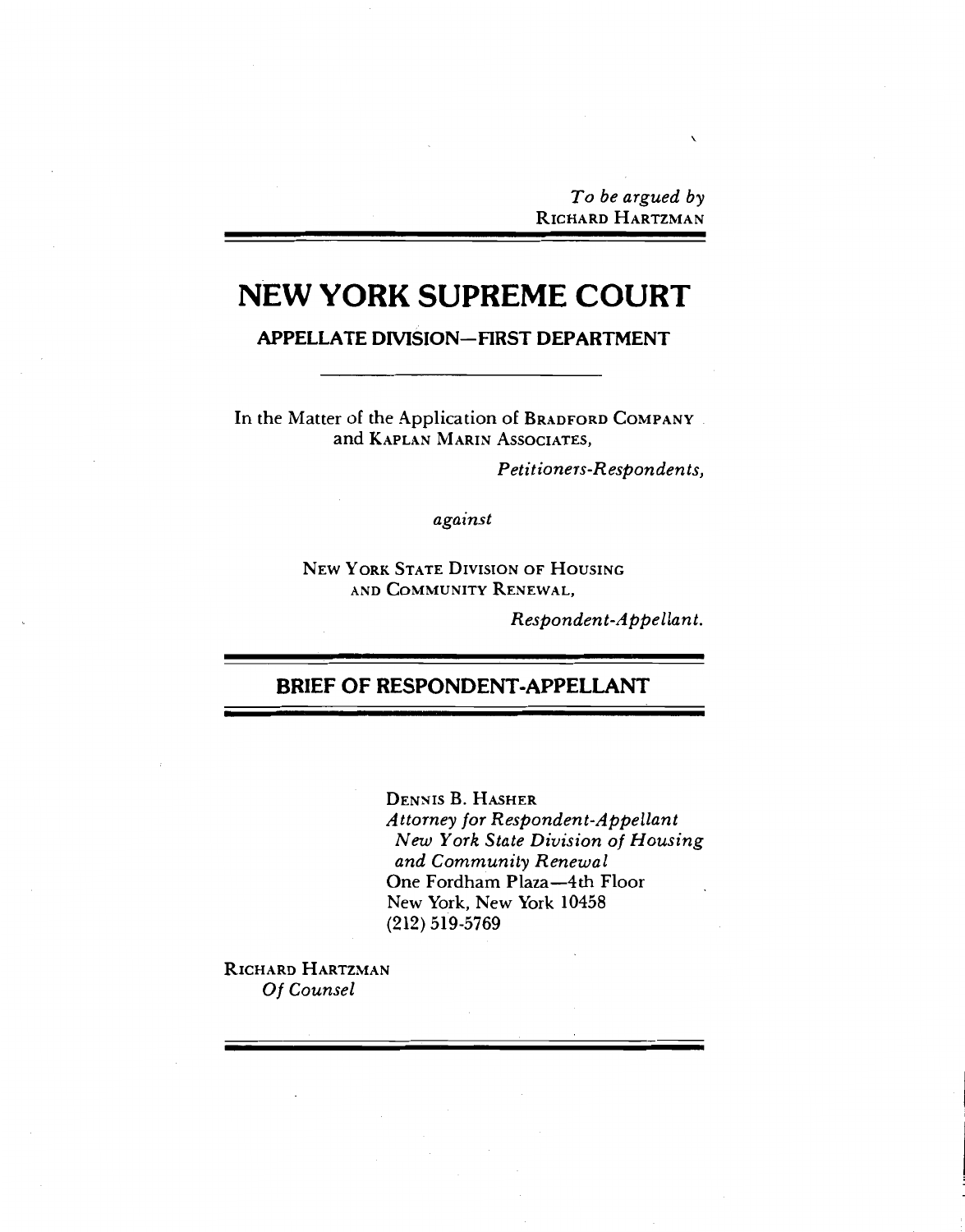## TABLE OF CONTENTS

## ARGUMENT

POINT I

| THE LOWER COURT ERRED IN GRANTING THE<br>PETITIONER'S MOTION TO PUNISH DHCR IN |
|--------------------------------------------------------------------------------|
| THAT DCHR DID NOT ACT WILLFULLY IN                                             |
| FAILING TO COMPLY WITH THE COURT ORDER,                                        |
| IN THAT THE COURT'S MANDATE, AS EFFECT-                                        |
| IVELY MODIFIED, WAS NOT UNAMBIGUOUS AND                                        |
| UNEQUIVOCAL, AND IN THAT THE APPLICANTS                                        |
| FAILED TO DEMONSTRATE THE REQUISITE                                            |
|                                                                                |
|                                                                                |
|                                                                                |
| POINT II                                                                       |
| DHCR WAS ENTITLED TO A HEARING BEFORE                                          |
| THE COURT ISSUED AN ORDER OF CONTEMPT.  19                                     |
| POINT III                                                                      |
| THE COURT BELOW ABUSED IT DISCRETION BY                                        |
| <b>INCREASING THE PENALTY AGAINST DHCR AFTER</b>                               |
| ADMINISTRATIVE ORDERS WERE ISSUED RATHER                                       |
|                                                                                |
|                                                                                |
|                                                                                |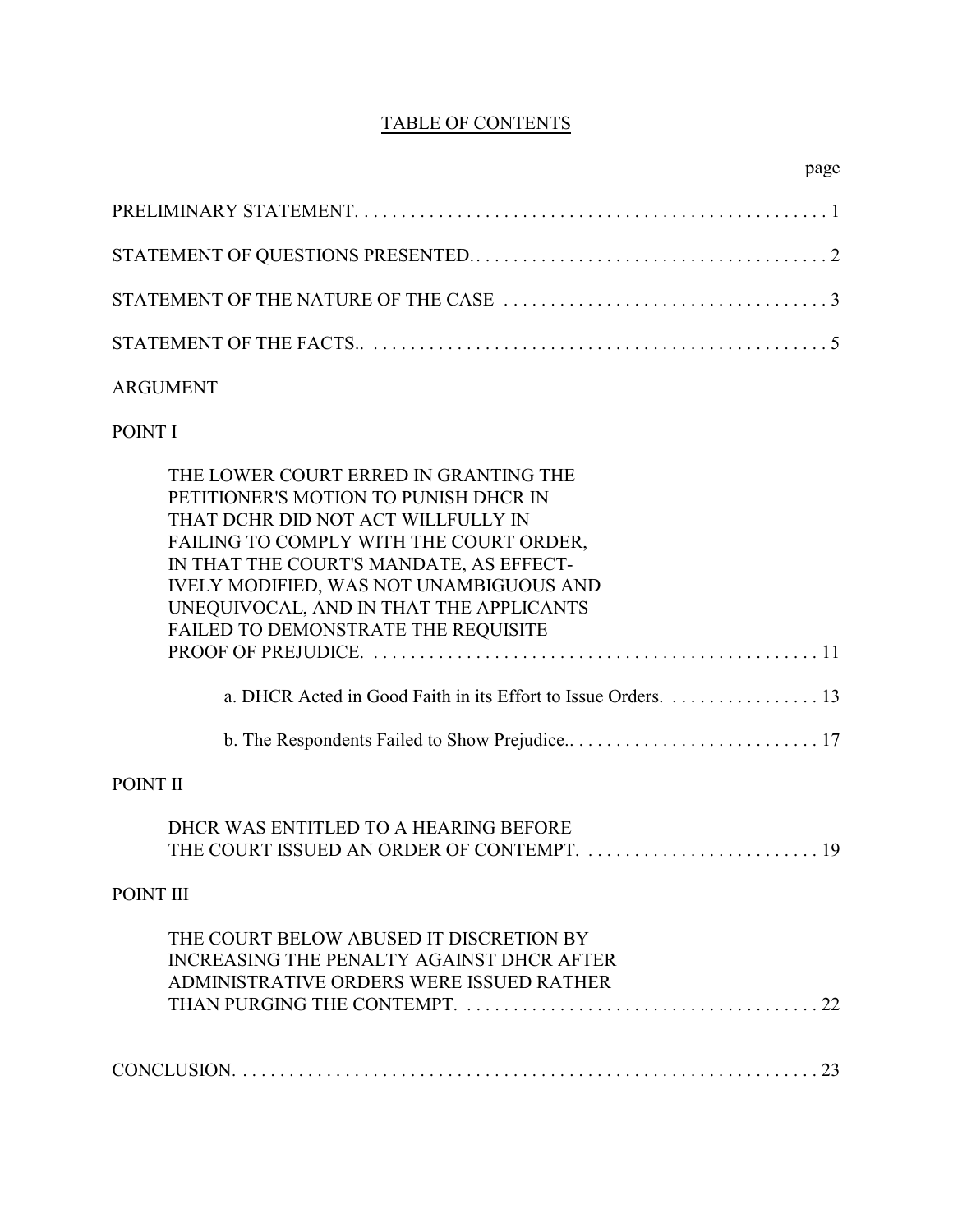## SUPREME COURT OF THE STATE OF NEW YORK

\_\_\_\_\_\_\_\_\_\_\_\_\_\_\_\_\_\_\_\_\_\_\_\_\_\_\_\_\_\_\_\_\_\_\_\_\_\_\_\_\_\_\_\_\_\_\_\_\_\_ \_\_\_\_\_\_\_\_\_\_\_\_\_\_\_\_\_\_\_\_\_\_\_\_\_\_\_\_\_\_\_\_\_\_\_\_\_\_\_\_\_\_\_\_\_\_\_\_\_\_

APPELLATE DIVISION : FIRST DEPARTMENT

-------------------------------

In the Matter of the Application of

BRADFORD COMPANY and KAPLAN MARIN ASSOCIATES,

Petitioners-Respondents,

For a Judgment Pursuant to Article 78 of the Civil Practice Law and Rules,

- against -

NEW YORK STATE DIVISION OF HOUSING AND COMMUNITY RENEWAL,

Respondent-Appellant.

### BRIEF OF RESPONDENT-APPELLANT

\_\_\_\_\_\_\_\_\_\_\_\_\_\_\_\_\_\_\_\_\_\_\_\_\_\_\_\_\_\_\_\_\_\_\_\_\_\_\_\_\_\_\_\_\_\_\_\_\_\_

\_\_\_\_\_\_\_\_\_\_\_\_\_\_\_\_\_\_\_\_\_\_\_\_\_\_\_\_\_\_\_\_\_\_\_\_\_\_\_\_\_\_\_\_\_\_\_\_\_\_ \_\_\_\_\_\_\_\_\_\_\_\_\_\_\_\_\_\_\_\_\_\_\_\_\_\_\_\_\_\_\_\_\_\_\_\_\_\_\_\_\_\_\_\_\_\_\_\_\_\_

## PRELIMINARY STATEMENT

This is an appeal by respondent-appellant, New York State Division of Housing and Community Renewal ("appellant" or "DHCR") from an order of the Supreme Court, New York County, entered in the office of the Clerk of the County of New York on July 18, 1989. The judgment of the Court below found that DHCR was guilty of contempt, fined the appellant \$250.00, directed the appellant to pay the costs and expenses of the respondents (hereinafter "respondents"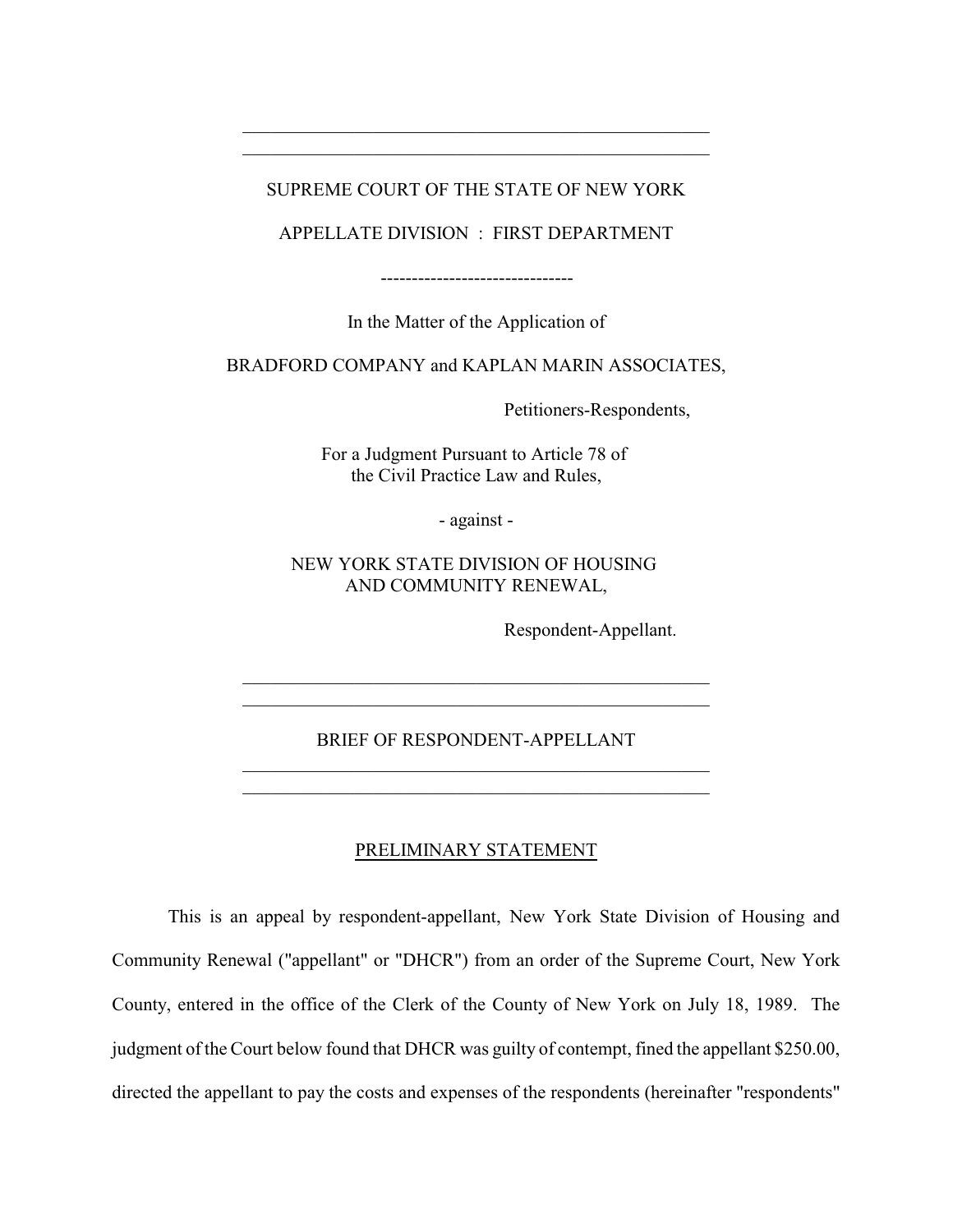or "owners"), and denied a motion to intervene.

The genesis of this appeal was a mandamus proceeding commenced by the respondentsowners seeking to compel the Division to issue determinations of pending proceedings to reclassify the subject buildings from hotels to apartment buildings, and to establish the value of hotel services and determine the lawful rents for the subject accommodations.

## STATEMENT OF QUESTIONS PRESENTED

1) Did the Court below err in punishing DHCR for contempt for its failure to issue determinations in two pending administrative proceedings by the June 14, 1988 deadline established in a mandamus order (a) where DCHR immediately accelerated processing but further administrative steps had to be taken which could not be completed in the twenty-nine days allowed by the court; (b) where the judge who found DCHR guilty of contempt was not the judge who set the June 14, 1988 deadline, and where the latter judge had effectivelymodified that deadline during the contempt proceeding by establishing a further schedule for processing of the administrative proceeding; (c) where the Court itself, during the contempt proceeding, stayed processing of the administrative proceedings for two months; and (d) where the parties who sought the contempt finding did not suffer prejudice?

The Court below impliedly answered in the negative.

2) Did the Court below, which was inclined to find DHCR in contempt, improperly deny DHCR's request for a hearing as to whether the Court should issue an order of contempt, impose a fine and award attorney's fees where there were disputed issues of fact?

The Court below improperly answered in the negative.

3) Did the Court below err in modifying its decision to alter the contempt penalty in such a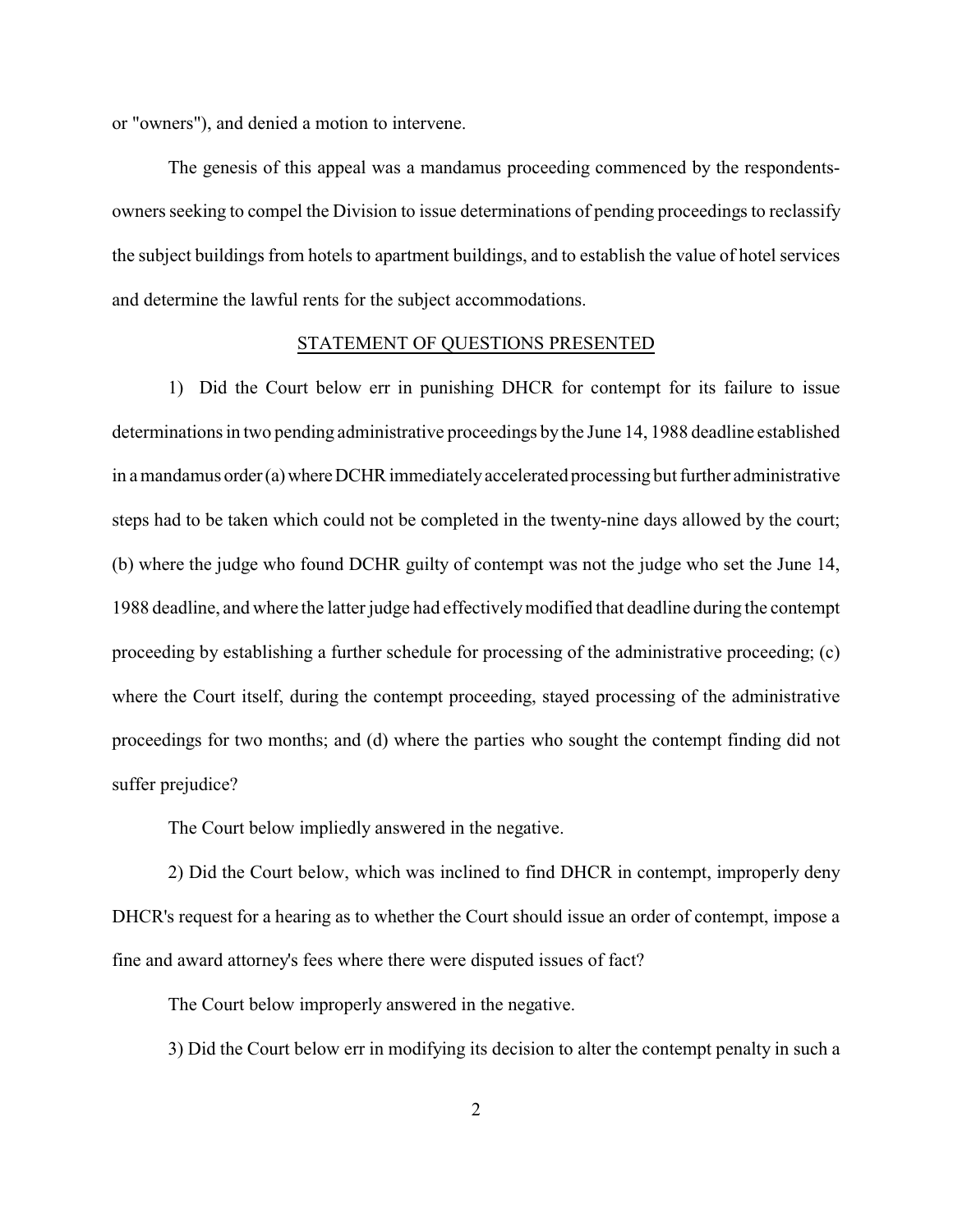manner as to increase the penalty after DHCR had complied with the court order and had in effect asked the Court to purge the contempt?

The Court below impliedly answered in the negative.

## STATEMENT OF THE NATURE OF THE CASE

The issue presented in this case is whether the Court below properly granted the applicant's motion to punish the New York State Division of Housing and Community Renewal with contempt for its failure to issue an order determining two complex administrative proceedings on or before June 14, 1988 in accordance with the directive signed by Justice Cahn on May 16, 1988 and entered on June 2, 1988.

DHCR submits that it is not in contempt of court. It was faced with an impossible choice: render determinations within the twenty-nine days given by Justice Cahn in two complex proceedings, which determinations would set a precedent for a large group of buildings and tenants by arbitrarily setting values for certain hotel services; or take the additional time necessary to complete the steps needed to establish those values on a sound basis and provide the parties their due process rights. DHCR, in good faith, chose the latter alternative. Justice Cahn, who issued the original mandamus order, apparently recognized that DHCR was acting in good faith, when, during the contempt proceeding, he effectivelymodified that order by setting an interim schedule for further processing. DHCR met that schedule and was prepared to return to court for a status conference and the establishment of a final schedule to complete processing.

The only reasonable interpretation of Justice Cahn's modification, was that DHCR would not be held in contempt on the basis of the original mandamus order alone, absent DHCR's failure to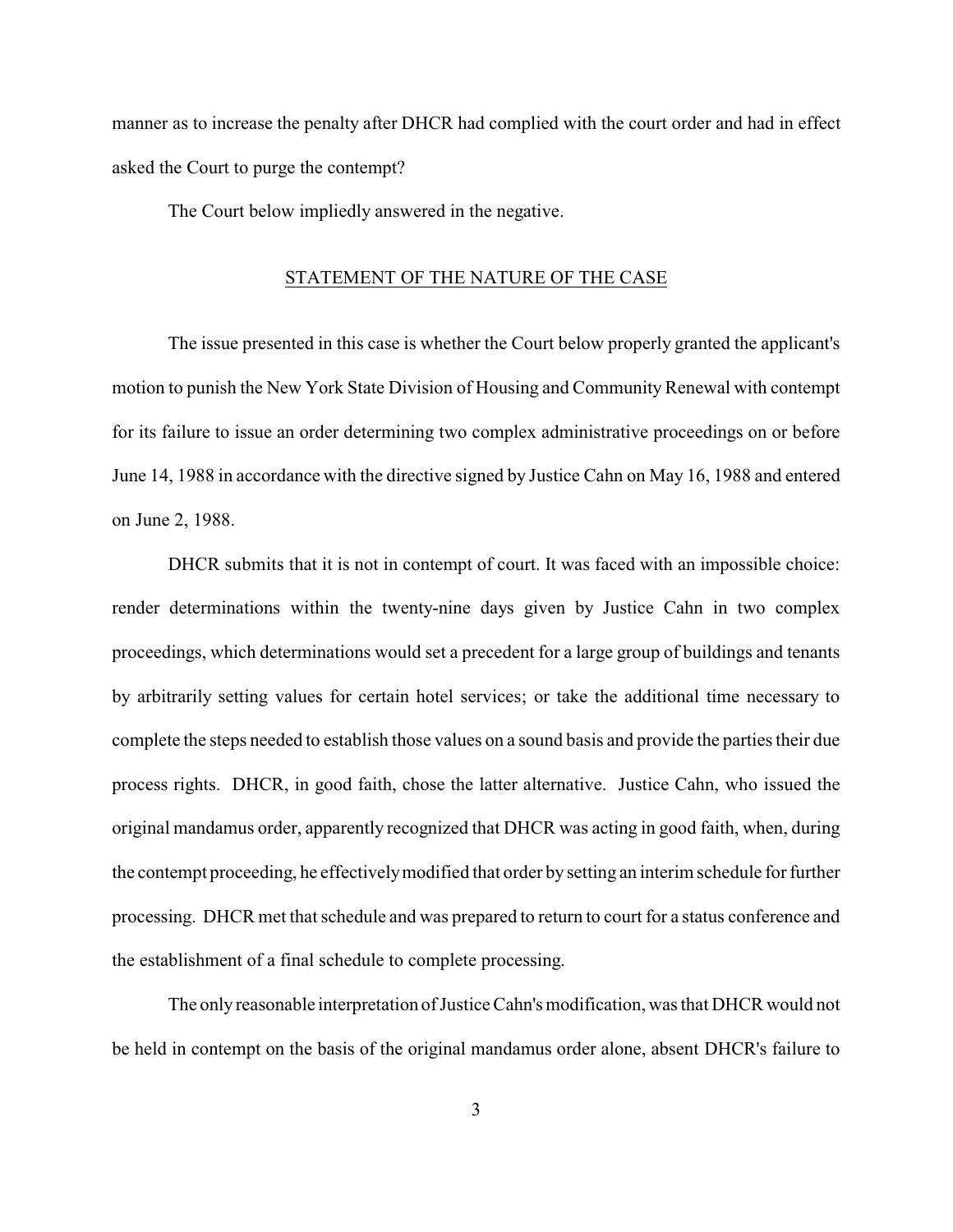complywith the modification. Nevertheless, when the case was transferred to Justice Saxe, he acted in disregard of the direction set by Justice Cahn, first staying further agency processing for two months, and then failing to implement the status conference and further scheduling as directed by Justice Cahn. Justice Saxe ignored Justice Cahn's modification in its entirety.

Furthermore, the court's mandate to issue the orders was rendered ambiguous by the new schedule and the two month stay. In addition, the owners were not prejudiced by the additional time needed for processing. Indeed, they actively participated in the processing, submitting lengthy comment and asking for additional administrative hearings. Nor did they oppose the two month stay imposed by Justice Saxe.

There was no basis for the Justice Saxe's contempt finding. He erred, as a matter of law, in basing his finding solely on Justice Cahn's original mandamus order, rather than also considering Justice Cahn's subsequent order of October 12, 1988, which DHCR had complied with. Additionally,Justice Saxe improperlyand unfairlymodified his contempt decision, after DHCR had informed him that it had issued final administrative orders, so as to substantially increase the penalty imposed against DHCR rather than to purge the contempt, as, in effect, requested by DHCR.

Alternatively, DHCR maintains that, if Justice Saxe were inclined to make a finding of contempt, he was required to hold a hearing on disputed issues of fact before a finding of contempt could be made.

In sum, Justice Saxe, in reaching his finding of contempt, not only improperly abandoned the direction set by Justice Cahn, whose order was in question, but made unsubstantiated findings concerning disputed issues of fact, failed to accord DHCR the benefit of a hearing on those disputed issues of fact, and arbitrarily and unfairly modified his decision to increase the penalty against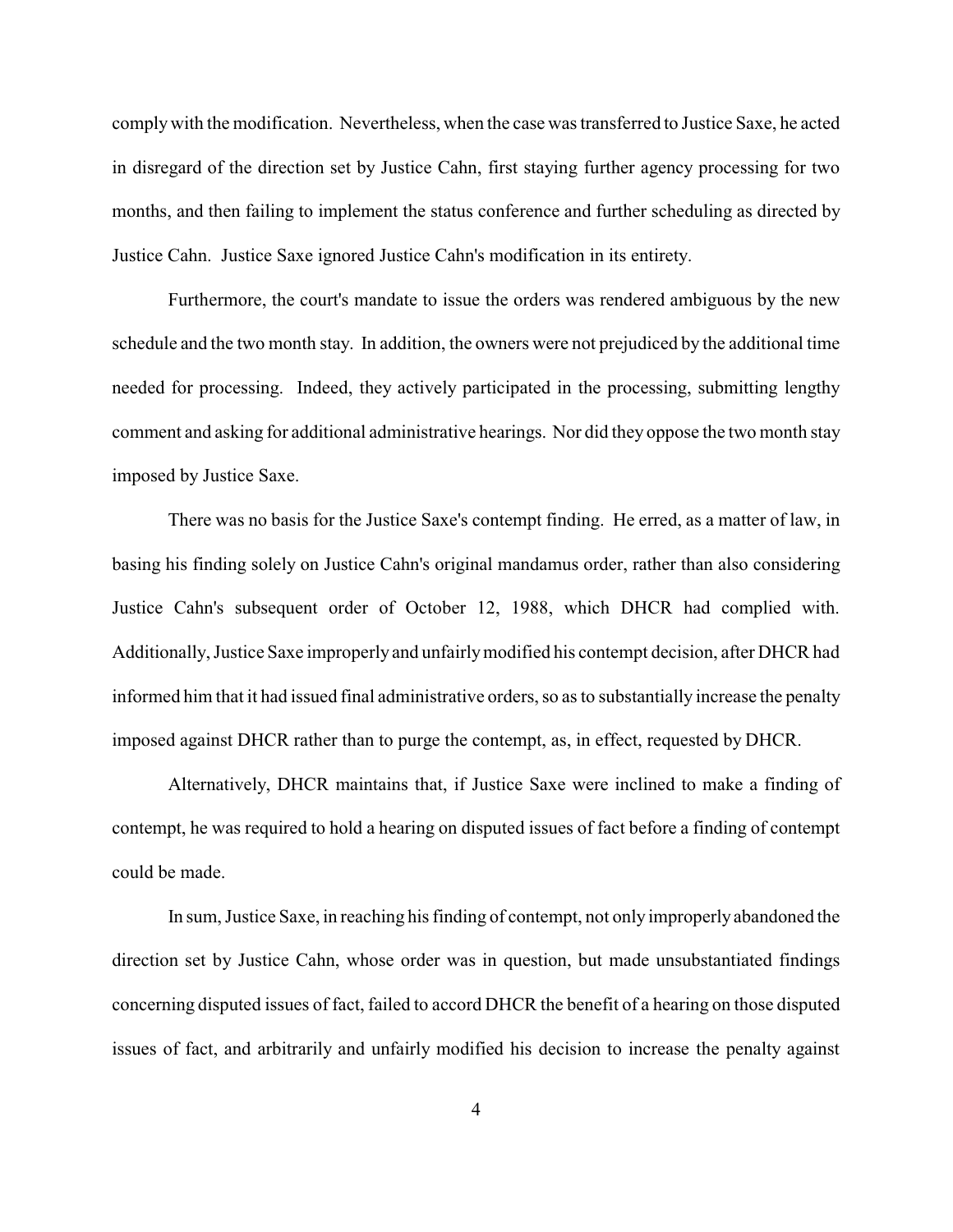DHCR after it had issued the final administrative orders, rather than nullifying the contempt, as there was no prejudice, or purging it. The finding of contempt should be vacated and the contempt order rendered null and void.

## STATEMENT OF THE FACTS

The appeal originated as a mandamus proceeding commenced by the respondents-owners. (A10a)<sup>1</sup> On May 16, 1988, Justice Herman Cahn signed an Order and Judgment directing DHCR to determine an administrative proceeding on or before June 14, 1988. (A14) The proceeding concerned the reclassification of the subject properties from hotels to apartment buildings and the valuation of hotel services for purposes of determining lawful rents and overcharges imposed on complaining tenants. Under direction from the Court of Appeals in Berkley Kay Corp. v. New York City Conciliation and Appeals Board, 68 N.Y.2d 851, 508 N.Y.S.2d 407 (1986), DHCR was required to value a number of hotel services not provided to complaining tenants from June 30, 1982 to the date the building was reclassified. It should be noted that this was the first time that DHCR had to determine the value of hotel services.

Various administrative steps remained to be taken in order to develop the information needed to reach a determination and to insure the due process rights of all sides. DHCR immediately accelerated processing in response to the mandamus order of Justice Cahn. Initially, DHCR attempted to determine the value of hotel services through in-house staff. However, it quickly became apparent that, due to the magnitude of the work, the retention of an outside contractor would

<sup>&</sup>lt;sup>1</sup> Page references are to the Appendix and Supplemental Appendix.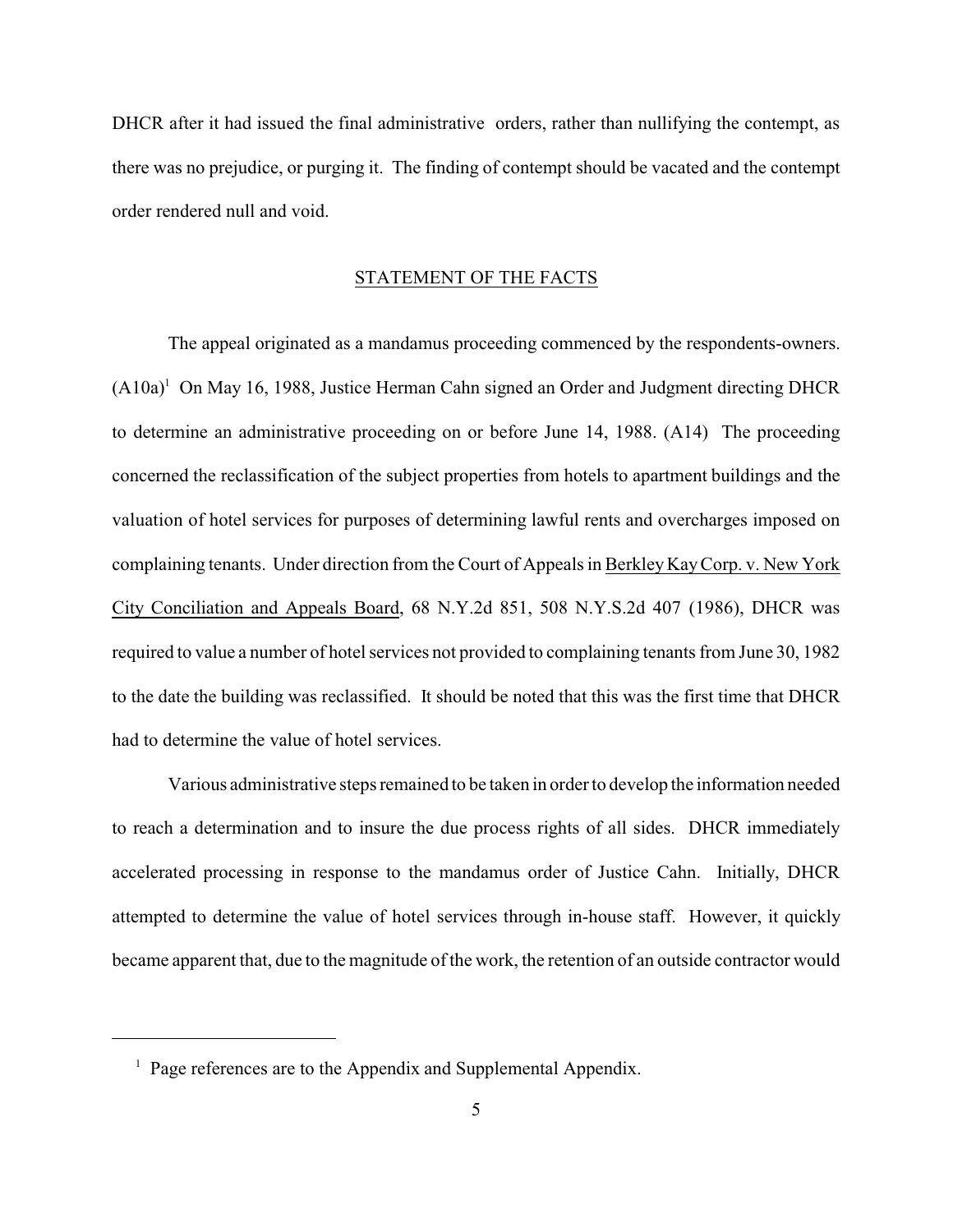be necessary.<sup>2</sup> (A44) By early August, 1988, budgetary approval had been obtained to retain a private consulting firm, Ernst & Whinney, and a methodology had been established to value the various hotel services and to establish rent reductions. (A37, A44, A152-53)

On August 8, 1988, DHCR notified the owners of the progress being made to comply with Justice Cahn's directive, including the status of the consultant's work. (A29) Nevertheless, the owners served DHCR with a demand for compliance dated September 7, 1988 (A30), and on September 16, 1988, the DHCR was served with an Order to Show Cause returnable on October 5, 1988, seeking to punish DHCR for contempt of court for not having complied with Justice Cahn's Order. (A17)

On the October 5, 1988 return date, Justice Cahn directed DHCR to produce in court a member of the consultant's firm and a member of DHCR's staff responsible for the owners' proceedings. They were produced on October 12, 1988. After discussion and argument off the record, Justice Cahn apparentlyrecognized that the time frame set in his Order was unrealistic, given the complex nature of the administrative proceeding. Thus, he went on the record to establish a timetable for further processing by DHCR, holding the contempt motion in abeyance. (A183-87) The timetable was as follows (A185-86):

- (1) DHCR's consultant was to have a final report completed byThursday, October 20, 1988, but, if the report was not completed by that date, the parties were to appear before Justice Cahn on October 21, 1988.
- (2) DHCR was to furnish copies of the consultant's report to the parties (the owners and their

<sup>&</sup>lt;sup>2</sup> This problem was particularly acute because the valuation of services in these proceedings would set a precedent for a whole group of hotel reclassification cases. DHCR thus had a high degree of concern that the valuation be done in an effective manner. The route chosen - use of an outside consultant - has previously been used by the rent agencies in determining the value of services on a generic basis.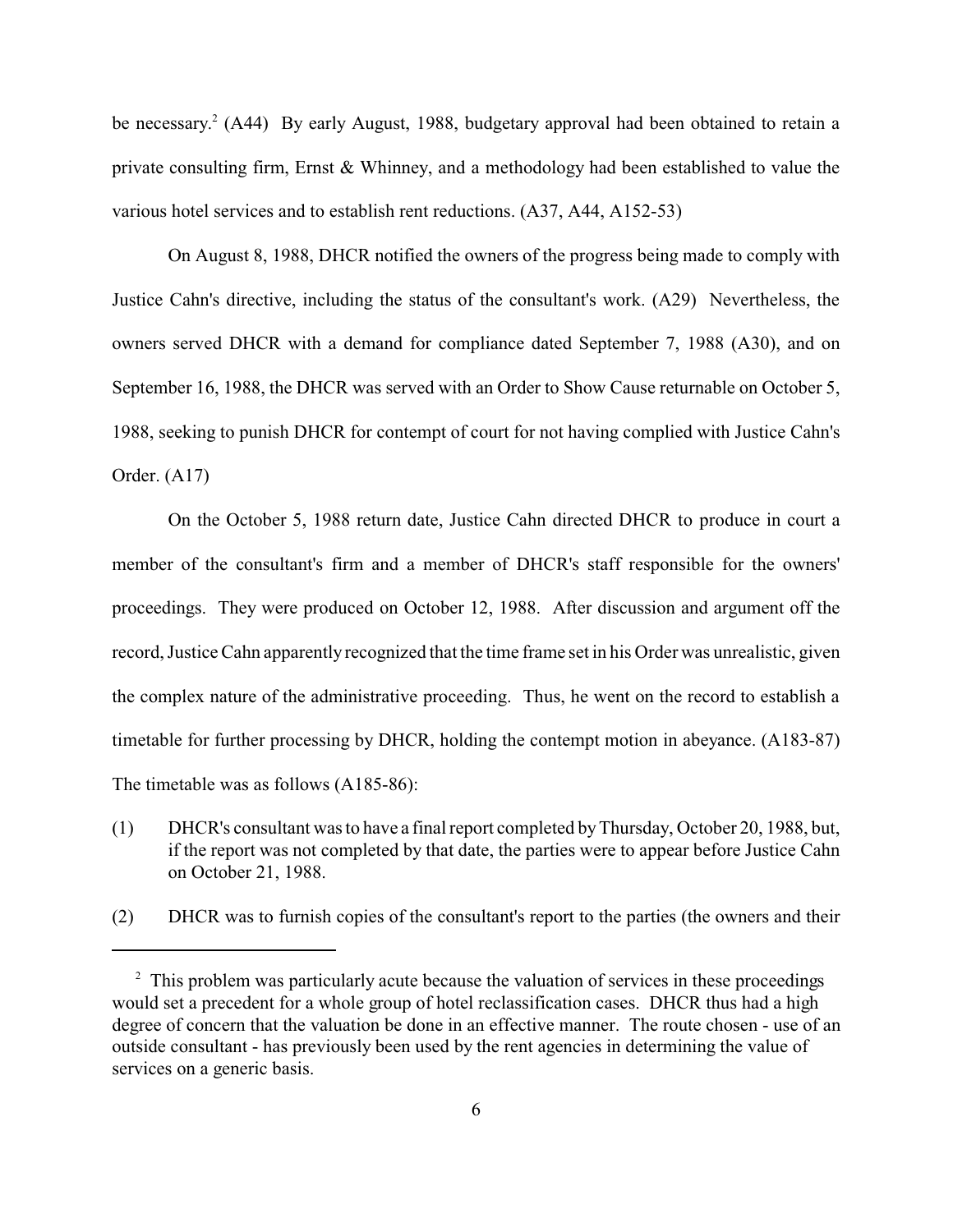tenants) within one week of receipt of the report.

- (3) The parties (the owners and their tenants) were to be given until November 15, 1988 to submit comments on the report, with no further extensions without specific authorization by the court.
- (4) The owners and DCHR were to appear in court on November 18, 1988 for a "status report and for further conferencing to arrange for an expeditious decision".

DHCR complied with this schedule. Ernst & Whinney submitted the final twenty-two page report (A64 et seq.) to DHCR on October 19, 1988.<sup>3</sup> Justice Cahn was notified of the completion of the report by letter on October 20, 1988 (A188), and on October 26, 1988, one week after receipt of the report, DHCR sent a notice to the owners and their tenants providing them with an opportunity to comment. (A63) On November 14, 1988, the owners mailed their twenty-one page response to DHCR. (A89 et seq.)

DHCR was prepared to appear before Justice Cahn on November 18, 1988, to set a further schedule for the completion of the administrative proceedings. However, his IAS part was reassigned to Justice David B. Saxe and the contempt motion was transferred to Justice Saxe. The first act of Justice Saxe, done in complete indifference to the prior history of the contempt proceeding, was to issue a stay enjoining DHCR from any further processing of the owners' administrative proceedings. In an Order to Show Cause signed on November 18, 1988, on request of proposed intervenors to the contempt proceeding, Justice Saxe ordered that:

> ... pending the hearing of this motion, the Respondent [DHCR] is enjoined and restrained from further processing, utilizing and/or considering any further information and evidence or using the "Hotel Service Valuation" (date of mailing October 26, 1988), in any way, and/or otherwise ruling on, granting, or determining appropriate rent

<sup>&</sup>lt;sup>3</sup> DHCR received a letter from Ernst & Whinney on October 21, 1988, clarifying one aspect of the report.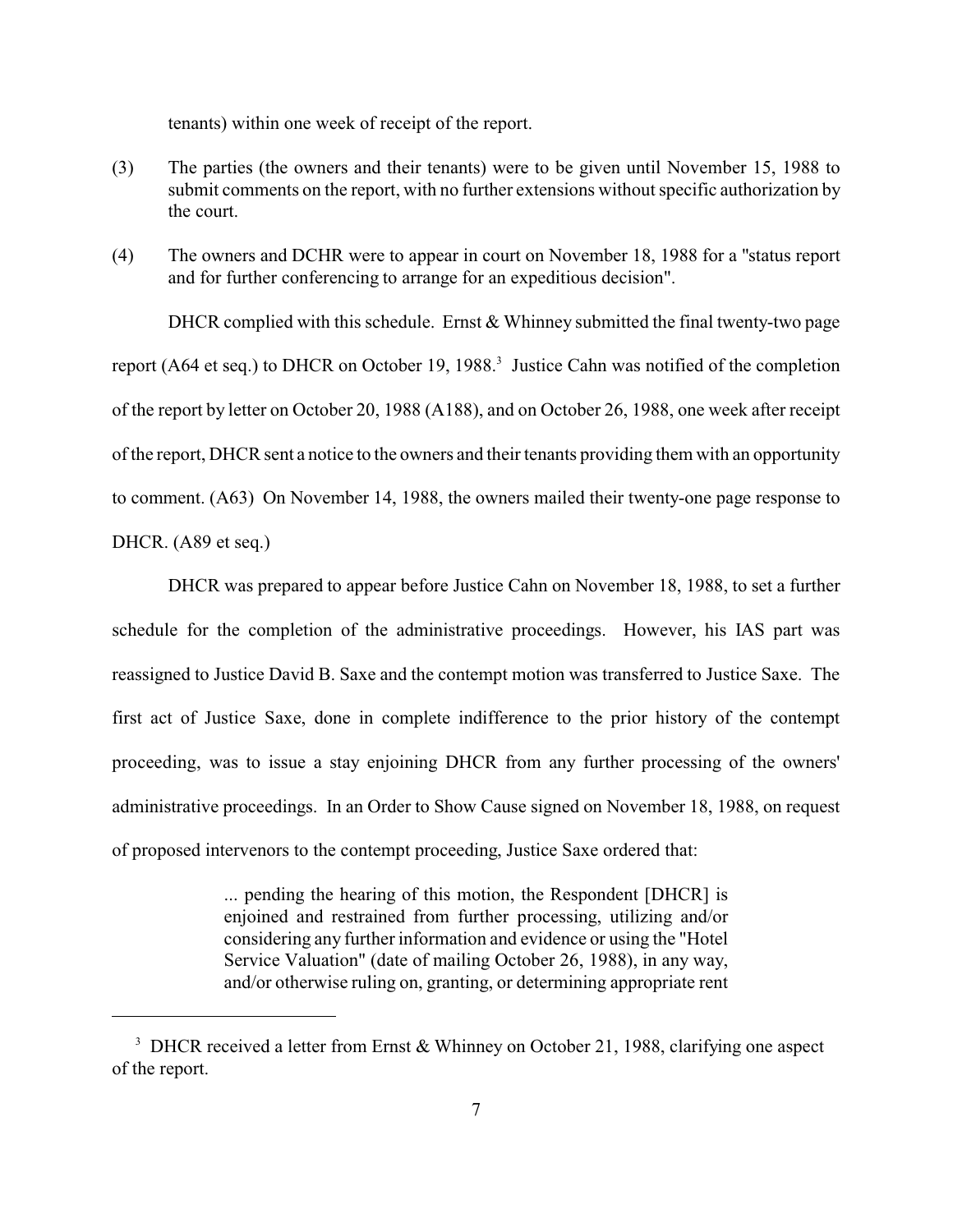reductions in any of the pending cases regarding hotel reclassification; and it is further

ORDERED, that pending the hearing of this motion, the Respondent is enjoined an restrained from determining the amount of rent reductions or granting rent reductions in any of the pending cases regarding hotel reclassification...

(A115) The owners did not oppose the stay, nor did they make any application to the Court to have it lifted.

Justice Saxe's stay of all further processing of the administrative proceedings remained in effect for two months, until January 18, 1989, when the contempt motion was submitted to him for decision. (A8) At the time of submission, DHCR, in keeping with the direction set by Justice Cahn for achieving compliance with his Order and Judgment, set forth by affidavit a reasonable schedule for the resumption and completion of processing and issuance of the administrative determinations.

(see, A134)

Justice Saxe requested that the parties appear in court on March 1, 1989, at which time he

heard additional argument and announced his findings and decision (1) finding DHCR in contempt,

(2) denying the motion to intervene, and (3) imposing a fine. (A149-76) He directed the parties to

settle an order and attach the minutes of the proceeding to the proposed order. (A176) Justice Saxe

made the following findings on the record:

With respect to the hiring of Ernst & Whinney, DHCR's claim that the hiring of Ernst & Whinney was an act done in good faith, I think frankly is an absurd claim. This was done two months after the deadline date that was set by Judge Cahn's order. And it's astonishing to me that as the agency that is said by statute to be experts in this field, that DHCR turns to someone outside the agency to arrive at a decision in a case such as this one.

Frankly, I think that DHCR has turned this case into something akin to an antitrust case, requesting and developing methodology, using a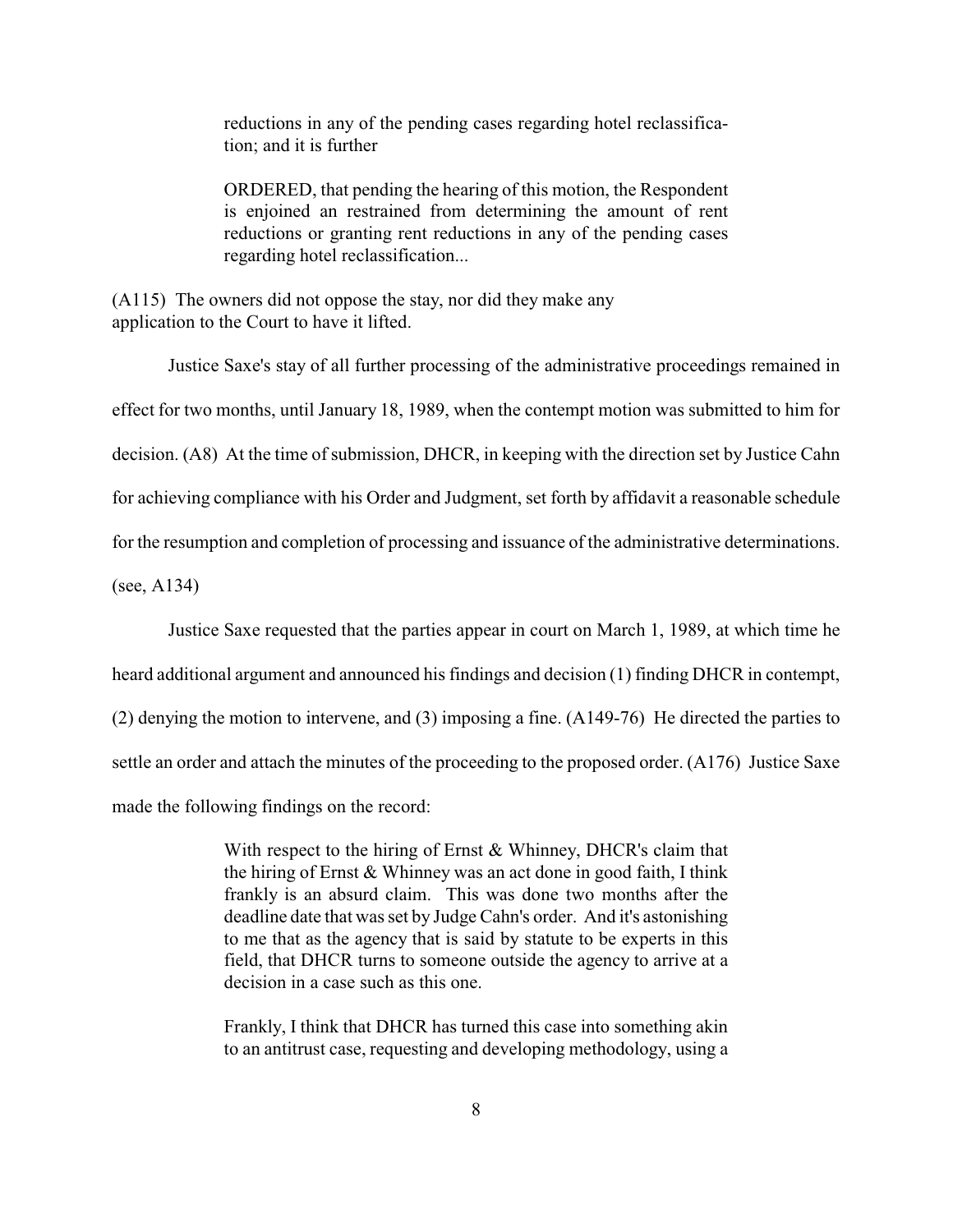firm as prestigious and well known, and probably as expensive, presumably at taxpayer expense, as Ernst & Whinney.

I think the issue here, as set out by the Court of Appeals in the case that set this whole thing in motion, is that there are two issues, reclassification and preservation, and that the Court of Appeals held they should be dealt with separately.

Certainly, the consultant's report is not relevant, in my mind, to the issue of reclassification. I can only conclude that DHCR has ignored the orders of the Supreme Court.

I find their claim of good faith -- well, I don't accept their contentions that they were acting in good faith. I think it's belied by the facts in the case. I think the rights of the petitioners are clearly impaired.

I also find that the stay obtained by the intervenors does not affect DHCR's ability to process and determine the question of reclassification.

Accordingly, I find that DHCR is in contempt of the order of the Supreme Court of May 16th, 1988 and entered June 2nd, 1988. The petitioner is directed to settle order on notice, providing for a decretal paragraph providing for and including a fine of \$250 a day until such time as the respondent has complied with the order of the Court. That is the decision of the Court.

Is there anything further you want to add?

MR. SCHWADEL: Does the finding commence with the June 14th date that was ordered, or as of today's date or the date that it was settled?

THE COURT: It will commence with the date that order was signed, signed and served on the DHCR.

The application brought on by order to show cause for leave to intervene is denied.

 $(A162-64)$ 

At the March 1, 1989 court appearance, DHCR requested a hearing on the disputed facts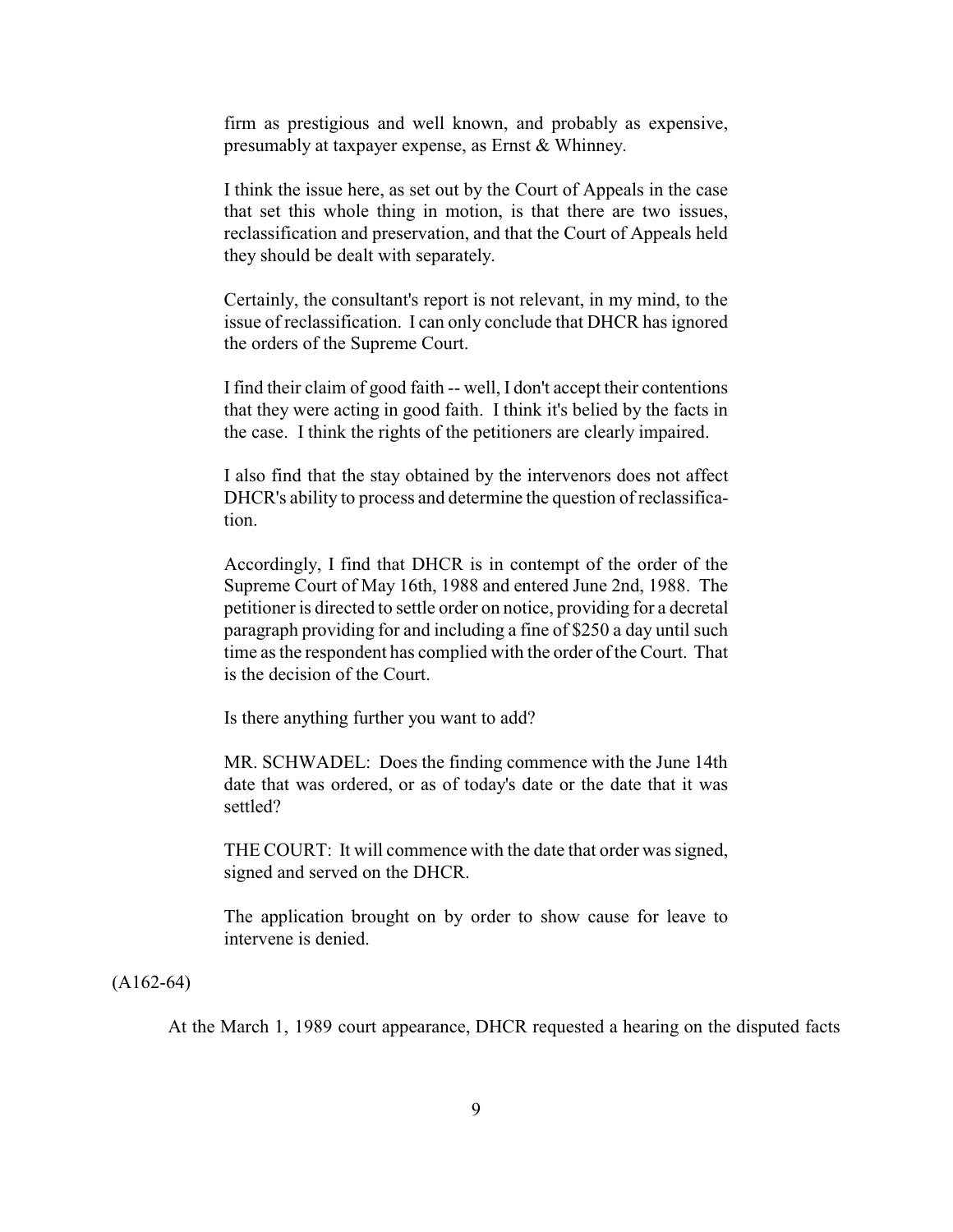concerning the question of it's good faith efforts to comply with the Judge Cahn's Order and Judgment. (A154, A159) Justice Saxe did not grant the request.

Both the owners and DHCR submitted proposed orders for settlement on March 30, 1989. (A189, A196)

On April 3 and April 5, 1989, within seventy-seven days after Justice Saxe's stay of the administrative proceedings had lifted, well in advance of the schedule proposed by DHCR by affidavit in January, 1989 (A134), and before Justice Saxe had signed a contempt order, DHCR issued final determinations in the proceedings. (A202, et seq.)

Justice Saxe was immediately informed of the issuance of the orders by letter dated April 5, 1989, in which DHCR stated that the imposition of a fine was moot; in effect requesting that the Court find the contempt a nullity or purge the contempt finding. $(4.201)$ 

On April 12, 1989, the owners' attorneys sent a letter to Justice Saxe, indicating that they had been informed by the Legal Support Office of Supreme Court that the amount of the fine imposed by the Court was "unacceptable as contrary to statute". They also argued that the imposition of a fine was not moot, and suggested a total fine of \$250.00 with a separate award for damages, costs and expenses. (A228-30) DHCR responded by letter to Justice Saxe dated April 19, 1989, again arguing that the imposition of a fine was moot. (A231)

On May 4, 1989, Justice Saxe issued a decision modifying his earlier decision in a manner which effectively increased the actual penalty against DHCR rather than eliminating or purging the contempt as requested by DHCR:

<sup>&</sup>lt;sup>4</sup> By the terms of Justice Saxe's decision, in which the fine was not to commence until service of a signed court order, there would be no fine against DHCR, as it issued the administrative orders before a court order was even signed.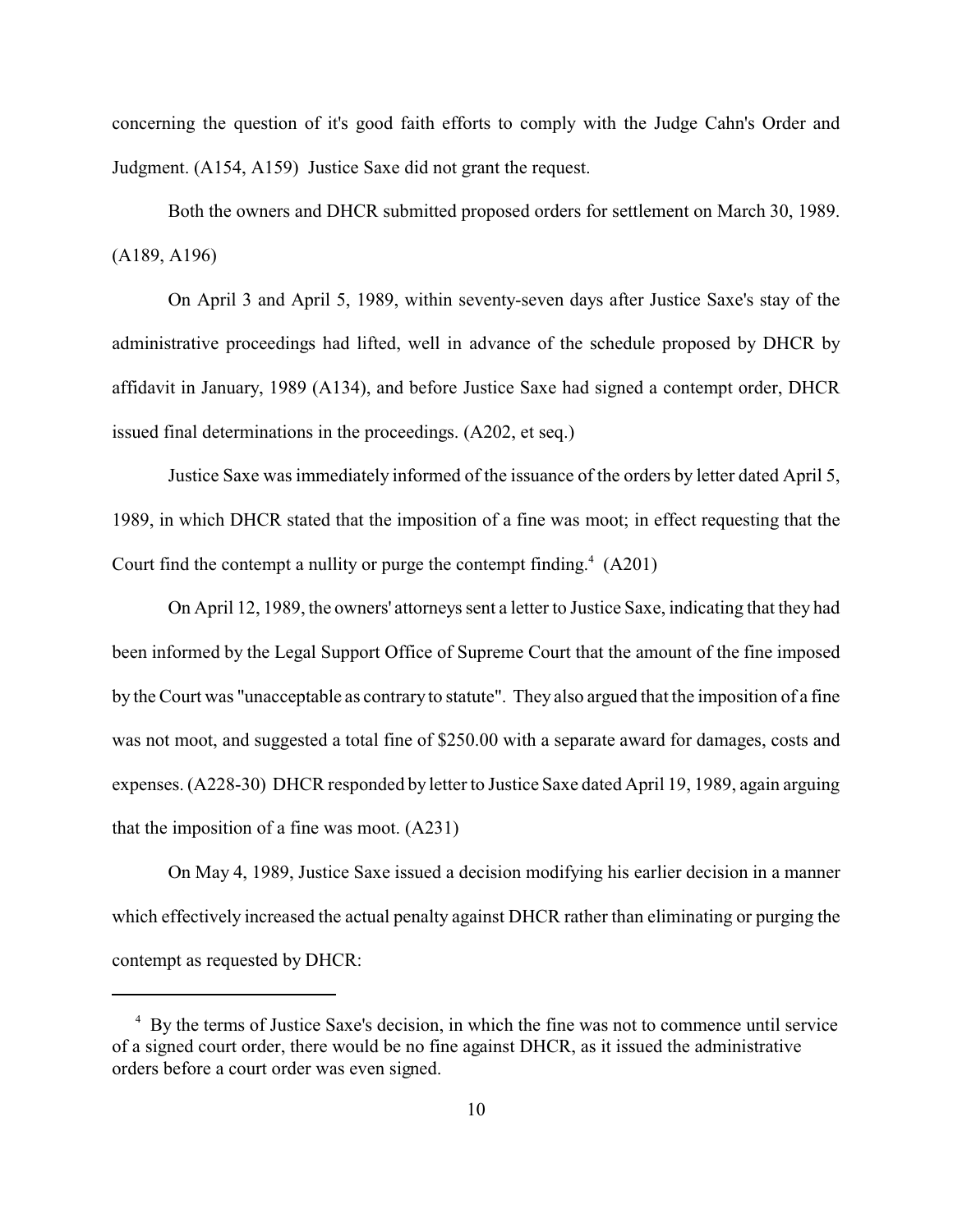The decision of this court dictated on the record on March 1, 1989 is modified so as to limit to a total of \$250.00 the fine to be imposed on respondent DHCR pursuant to the contempt of adjudication (see Judiciary Law Section 773), and so as to add a provision ordering a hearing for the determination of petitioners' costs and expenses under Judiciary Law Section 773.

(A179)

Justice Saxe signed a contempt order and judgment on June 20, 1989, based upon his

modified decision (A8-10), after which this appeal ensued.

## ARGUMENT

#### POINT I

THELOWERCOURT ERRED INGRANTINGTHE PETITIONER'S MOTION TO PUNISH DHCR IN THAT DCHR DID NOT ACT WILLFULLY IN FAILING TO COMPLY WITH THE COURT OR-DER, IN THAT THE COURT'S MANDATE, AS EFFECTIVELY MODIFIED, WAS NOT UNAM-BIGUOUS AND UNEQUIVOCAL, AND IN THAT THE APPLICANTS FAILED TO DEMONSTRATE THE REQUISITE PROOF OF PREJUDICE.

A civil contempt is one where the rights of a party have been harmed by the contemnor's failure to obey a court order. People ex rel Munsell v. Court of Oyer & Terminer, 101 N.Y. 245, 4 N.E. 259. Any penalty imposed for civil contempt is designed either to compensate the injured party or to coerce compliance with the court's mandate, or both. Penalties for civil contempt, in contrast to those for criminal contempt, are not designed to punish. State of New York v. Unique Ideas, 44 N.Y.2d 345, 405 N.Y.S.2d 656, 376 N.E.2d 1301 (1978).

In order to establish a civil contempt for an alleged violation of a court order, a number of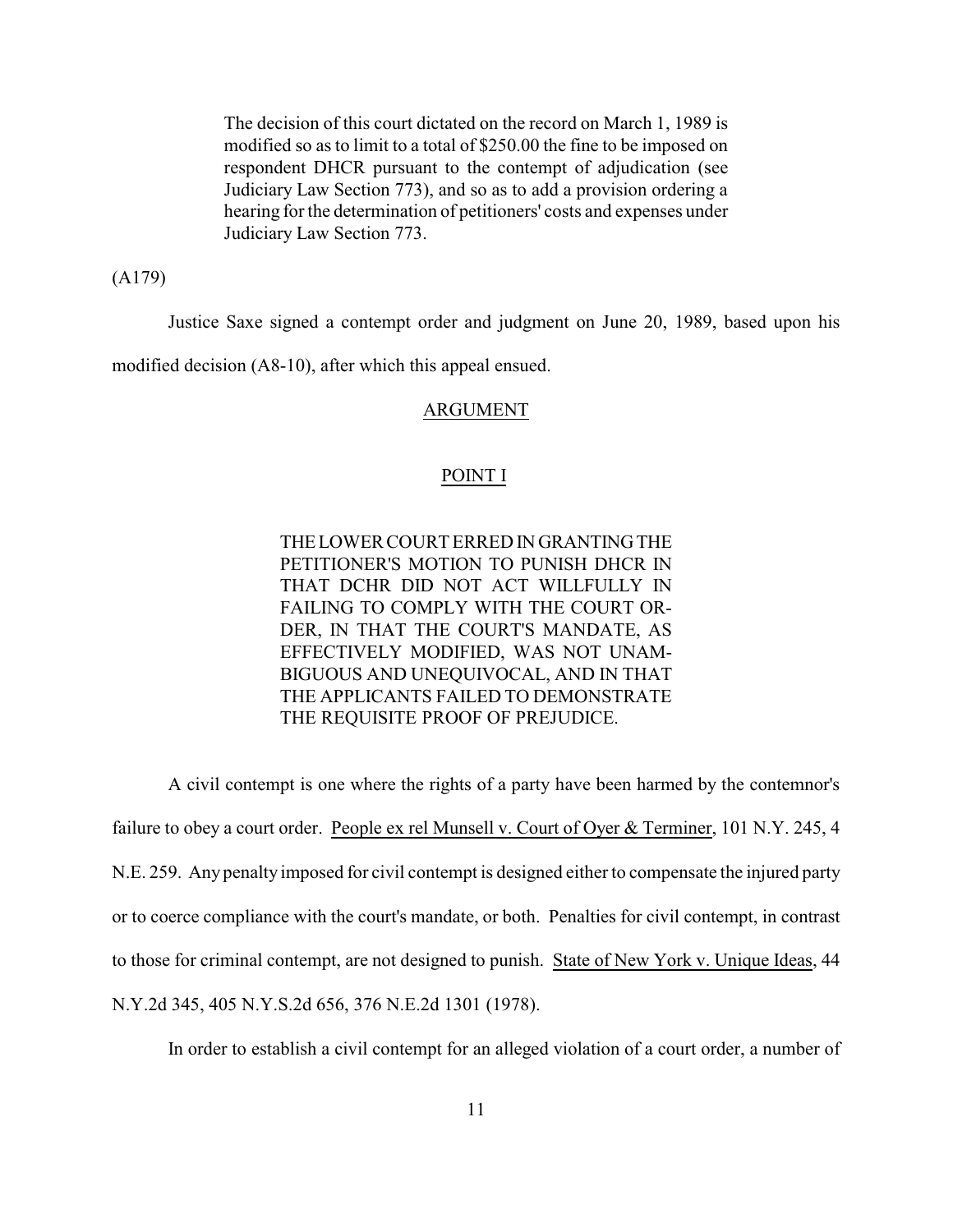elements must be present:

(1) The rights of a party must have been prejudiced. Judi-ciary Law Section 753; Matter of McCormick v. Axelrod, 58 N.Y.2d 574, 466 N.Y.S.2d 279, 453 N.E.2d 508 (1983);

(2) It is necessary that the court order clearly expressed an unequivocal and unambiguous mandate. Dept. of Environmental Protection v. Dept. of Envir. Conservation, 70 N.Y.2d 233, 519 N.Y.S.2d 539, 513 N.E.2d 706 (1987);

(3) It must appear with reasonable certainty that the order has been disobeyed. Pereira v. Pereira, 35 N.Y.2d 301, 361 N.Y.S.2d 148, 319 N.E.2d 413; and

(4) the alleged contemnor must have had knowledge of the court's order. Matter of McCormick v. Axelrod, supra.

In addition, willfulness is implicitly an element for a finding of civil contempt, though the degree of willfulness is less than that required for a finding of criminal contempt. In Dept. of Environmental Protection v. Dept. of Envir. Conservation, supra, 519 N.Y.S.2d at 542, the Court of Appeals stated that:

> A key distinguishing element between civil and criminal contempt is the degree of willfulness of the subject conduct. To be found guilty of criminal contempt, the contemnor usually must be shown to have violated the order with a higher degree of willfulness than is required in a civil contempt proceeding. (emphasis added)

See also, McCormick v. Axelrod, supra, 466 N.Y.S.2d at 283 ("the element which serves to elevate a contempt from civil to criminal is the level of willfulness with which the conduct is carried out").

This Court, in the case of In re Hildreth, 28 A.D.2d 290, 284 N.Y.S.2d 755 (1st Dept. 1967), recognized that a party's good faith endeavors to comply with a court mandate and his inability to comply therewith are factors to be considered in the exercise of the court's discretion in deciding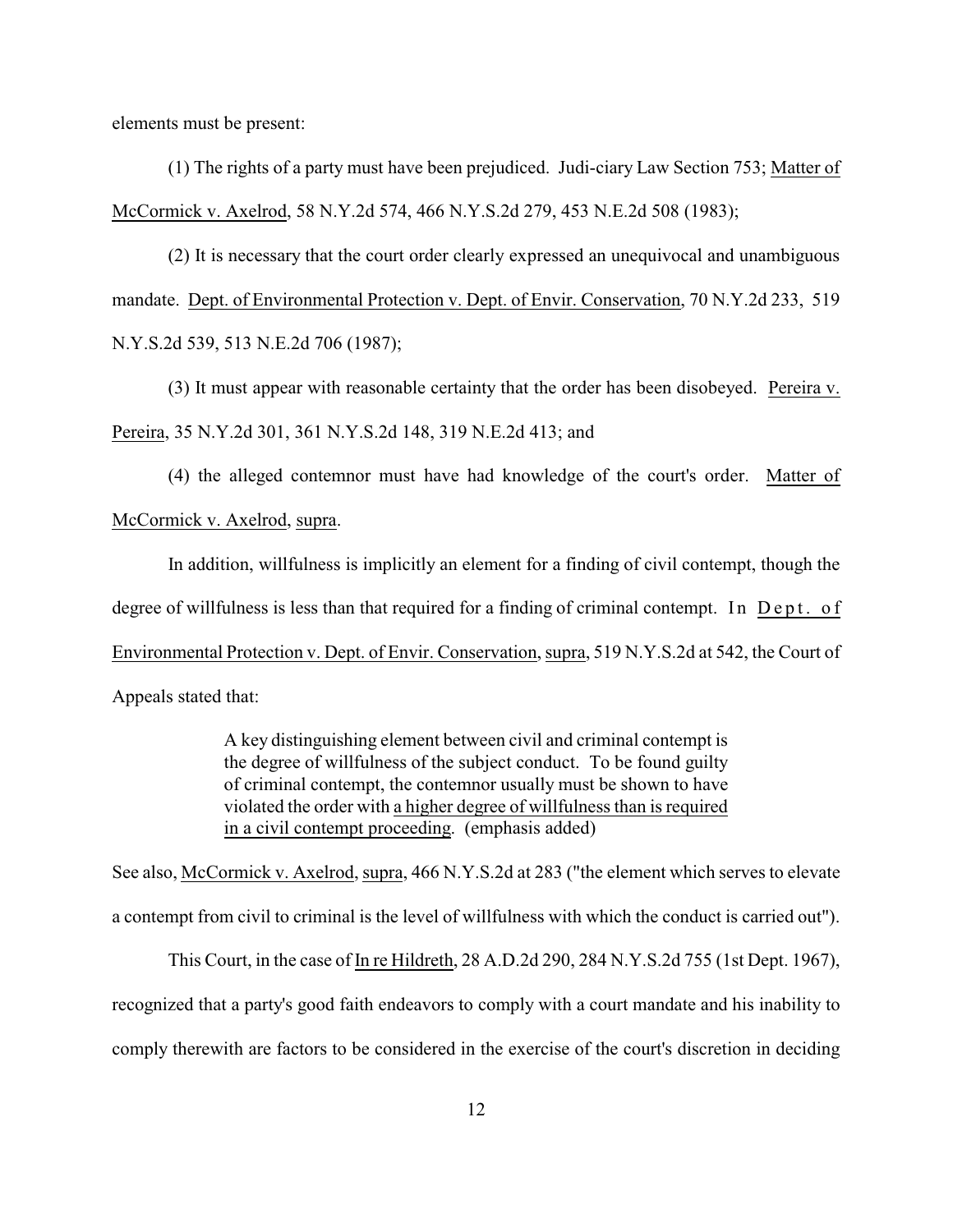whether to find the party in contempt. The Court also stated that:

Generally, however, upon an application for a contempt adjudication, the court should exercise its judicial discretion broadly to accomplish justice on the basis of all facts and circumstances bearing upon the nature and willfulness of the respondent's conduct.

## a. DHCR Acted in Good Faith in its Effort to Issue Orders.

In the case at bar, DHCR should not have been found guilty of contempt. It immediately accelerated its processing of the administrative matters in response to Justice Cahn's initial order, and made a good faith effort to issue orders as soon as was practically feasible within the constraints of its regulatory responsibilities. The agencywas faced with what might theoretically be considered a choice: (1) Render determinations by June 14, 1988, as directed by Justice Cahn, i.e., within 29 days, by willy-nilly assigning values to hotel services and accepting the likelihood that the determinations would be remanded to the agency for further proceedings because they had no rational basis; or (2) take the time necessary to develop a sound basis for its decision which could withstand judicial scrutiny. Theoretically, DHCR could take the first course; practically, and as a matter of its regulatory responsibility, it could not.

DHCR, under instructions from the Court of Appeals, pursuant to the decision in Berkley Kay Corp. v. New York City Conciliation and Appeals Board, 68 N.Y.2d 851, 508 N.Y.S.2d 407 (1986), had to establish the dollar value of a number of hotel services so that lawful rents could be set in the reclassification proceedings. Not only was this the first time the rent agency had to establish such values, but DHCR's determination would affect a substantial group of other pending hotel reclassification proceedings, and hence a large group of tenants. The outcome of the two proceedings subject to Justice Cahn's mandamus order would thus have broad ramifications.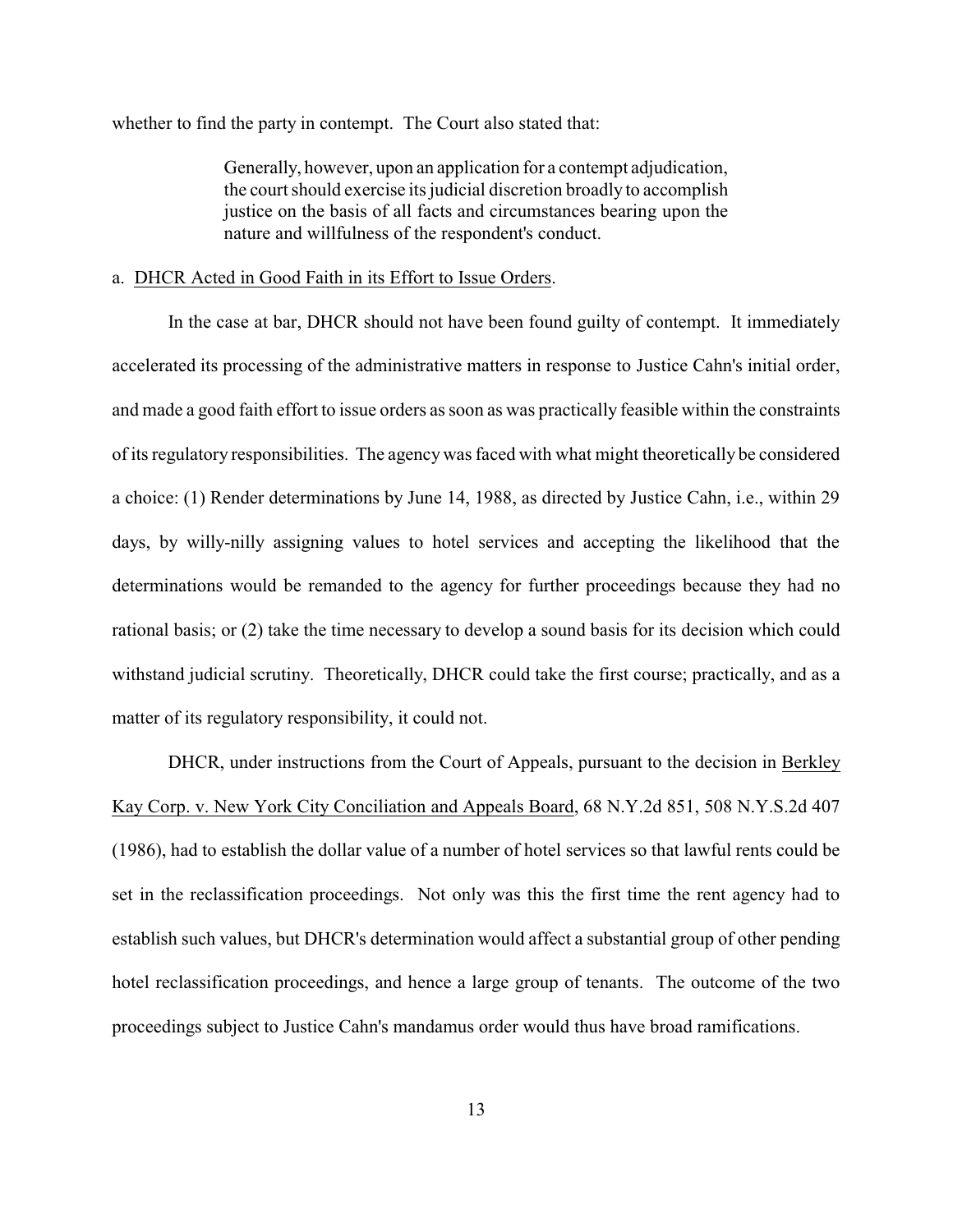Considering the complexity of the administrative proceedings; the fact that DHCR had to determine in generic fashion the value of a number of hotel services for a whole series of cases of which the owners' were only the first two, and the need to accord the parties to the proceedings their due process rights, DHCR could not have reasonably completed processing of both administrative matters within the twenty-nine days after Justice Cahn signed his mandamus order, or even within the sixty days after he rendered his decision. The delay in responding to the Justice Cahn's order was not because DHCR ignored his order, but because of the complex nature of the proceedings and the Division's effort to fully and properly process the matters and afford the parties to the proceedings their right to due process.

 Initially, DHCR attempted to determine the value of hotel services through in-house staff. However, it quickly became apparent that, due to the magnitude of the work, the retention of an outside contractor would be necessary. (A44) Steps were immediately undertaken to retain an outside contractor, to develop a methodology for determining values, and to obtain the budgetary approvals required by state law so that the contractor could be formally hired. DHCR, in its effort to respond in good faith to Justice Cahn's order, advised the owners in June, 1988, and again in August, 1988 of the steps being taken to hire a consultant and undertake the services valuation study.

Justice's Saxe based his unwarranted finding that DHCR was not acting in good faith, in part on his conclusory finding that Ernst & Whinney was not hired until "two months after the deadline date set by Judge Cahn's order." (A162) In reaching this conclusion, Justice Saxe not only ignored the detailed methodological report prepared by Ernst  $&Whinney$  within that two month period (A37-42), as well as the numerous steps undertaken by DHCR so that the formal hiring could occur, but also ignored Justice Cahn's acceptance of DHCR's conduct and the use of an outside consultant.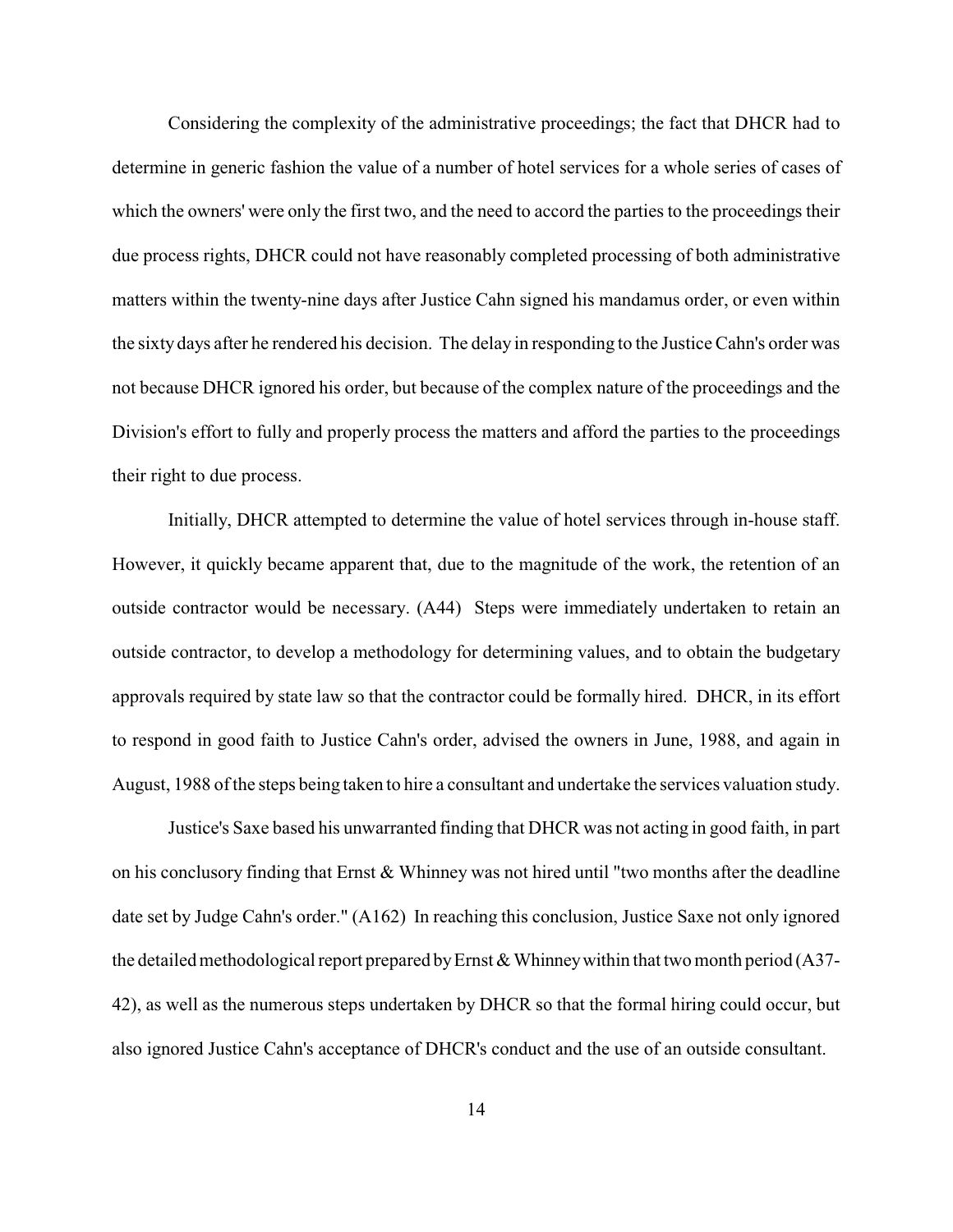Justice Cahn apparently recognized that DHCR was acting in good faith and clearly understood that the time frame he originally established in his mandamus order was unrealistic when he effectively modified his initial mandamus order on October 12, 1988, by setting an interim schedule for additional processing - a schedule which was met by DHCR - and a date for a "status conference" and further scheduling to complete processing. Justice Cahn presumably would have continued to set a further schedule as long as DHCR's proposals were reasonable, and as long as DHCR continued to meet that schedule. The only reasonable interpretation of Justice Cahn's modification, was that DHCR would not be held in contempt on the basis of the original mandamus order alone, absent DHCR's failure to comply with the modification.

Nevertheless, Justice Saxe, when he assumed responsibility for handling the contempt proceeding, abandoned, without any justification, the approach taken by Justice Cahn. This was an error of law. He improperly based his contempt finding solely on Justice Cahn's original mandamus order without giving any consideration to the subsequent modification made by Justice Cahn, under which DHCR had been in compliance. He totally ignored the manner in which Justice Cahn had proceeded, and indeed, by imposing a two month stay against DHCR, acted to defeat the purpose of the contempt motion. Later, when he found DHCR in contempt, Justice Saxe treated the matter as though nothing had occurred during the court proceedings between the initial mandamus order and his contempt decision.

Once Justice Cahn had effectively modified his original order by directing an interim schedule for agency processing, and once Justice Saxe had stayed the administrative proceedings, it could no longer be said that there was an unequivocal and unambiguous mandate from the court on the basis of the original mandamus order. The finding by Justice Saxe was thus improper because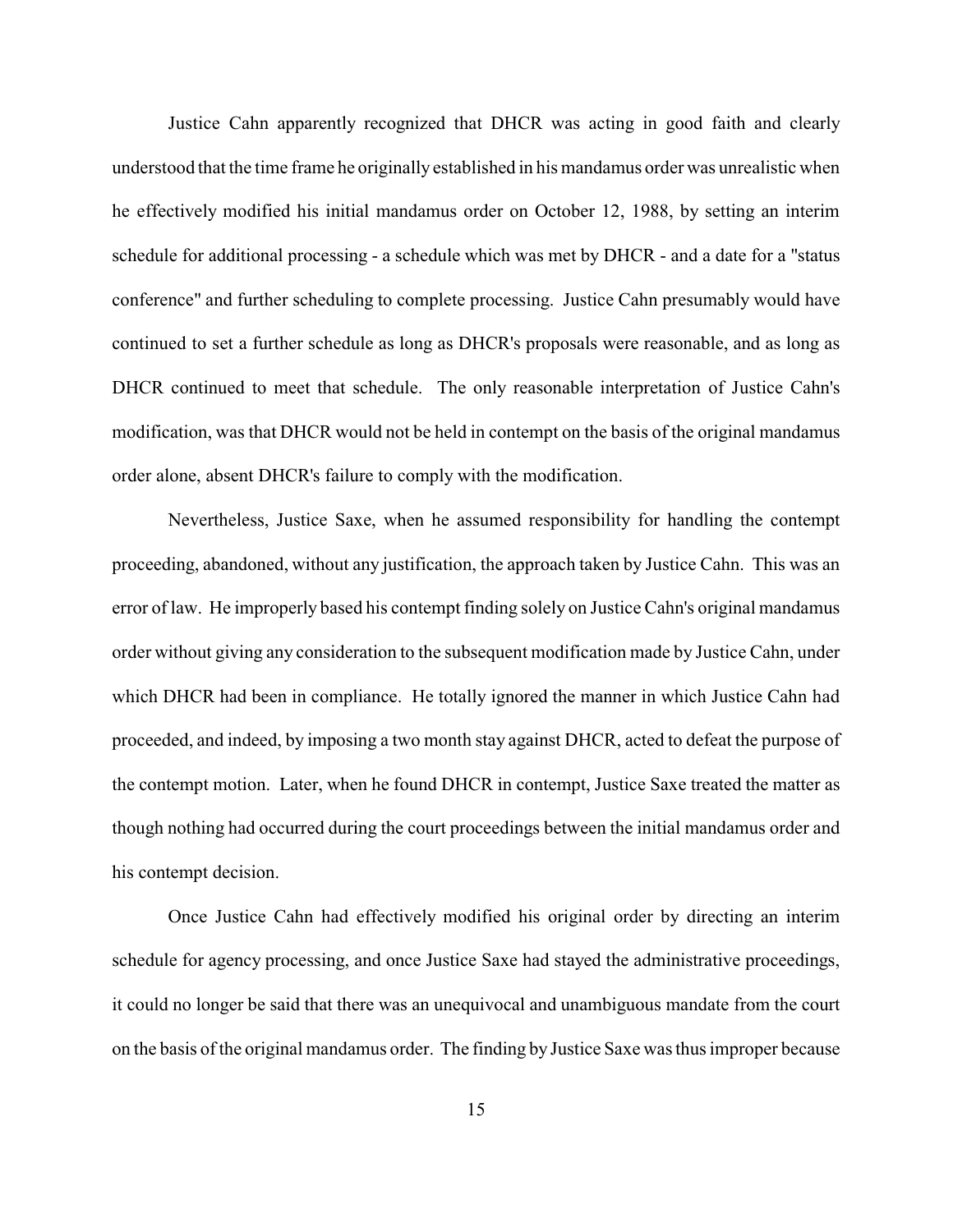an essential element for a finding of contempt was absent.

The equivocal and ambiguous nature of the situation is particularly acute in relation to the stay imposed by Justice Saxe. He, in part, based his contempt decision on a finding that his two month stay did "not affect DHCR's ability to process and determine the question of reclassification." (A163-64) This finding in turn was based on other findings: (1) that there were two issues, "reclassification and preservation" which "should be dealt with separately"; (2) that the Court of Appeals held that they should be dealt with separately; and (3) that the consultant's report was not relevant to the issue of reclassification. These findings were baseless. The proceedings were remanded proceedings each of which originally had been the subject of one order dealing with both issues. There would be no basis, without explicit direction, to now issue two separate orders as to each proceeding. Justice Saxe gave no indication at the time he imposed the stay that he expected DHCR to bifurcate the proceedings and deal with the two issues of reclassification and the valuation of hotel services separately.<sup>5</sup> There was no clear mandate from the Court. Thus, it was patently unfair to later make this a basis for his contempt finding.

Moreover, owners' argument that the administrative proceedings could be bifurcatedwas only an afterthought. It was not even raised until after the contempt motion had been transferred from Justice Cahn to Justice Saxe, in the November 17, 1988 affidavit of owners' attorney (A54 et seq.), and thus not until after Justice Cahn had set his interim schedule for compliance. Justice Cahn, in setting a schedule for compliance, plainly did not believe that his mandamus order required DHCR to bifurcate the proceedings and issue separate administrative orders on the issues to be resolved.

<sup>&</sup>lt;sup>5</sup> Presumably, Justice Saxe had the service valuation issue in mind when he said "preservation".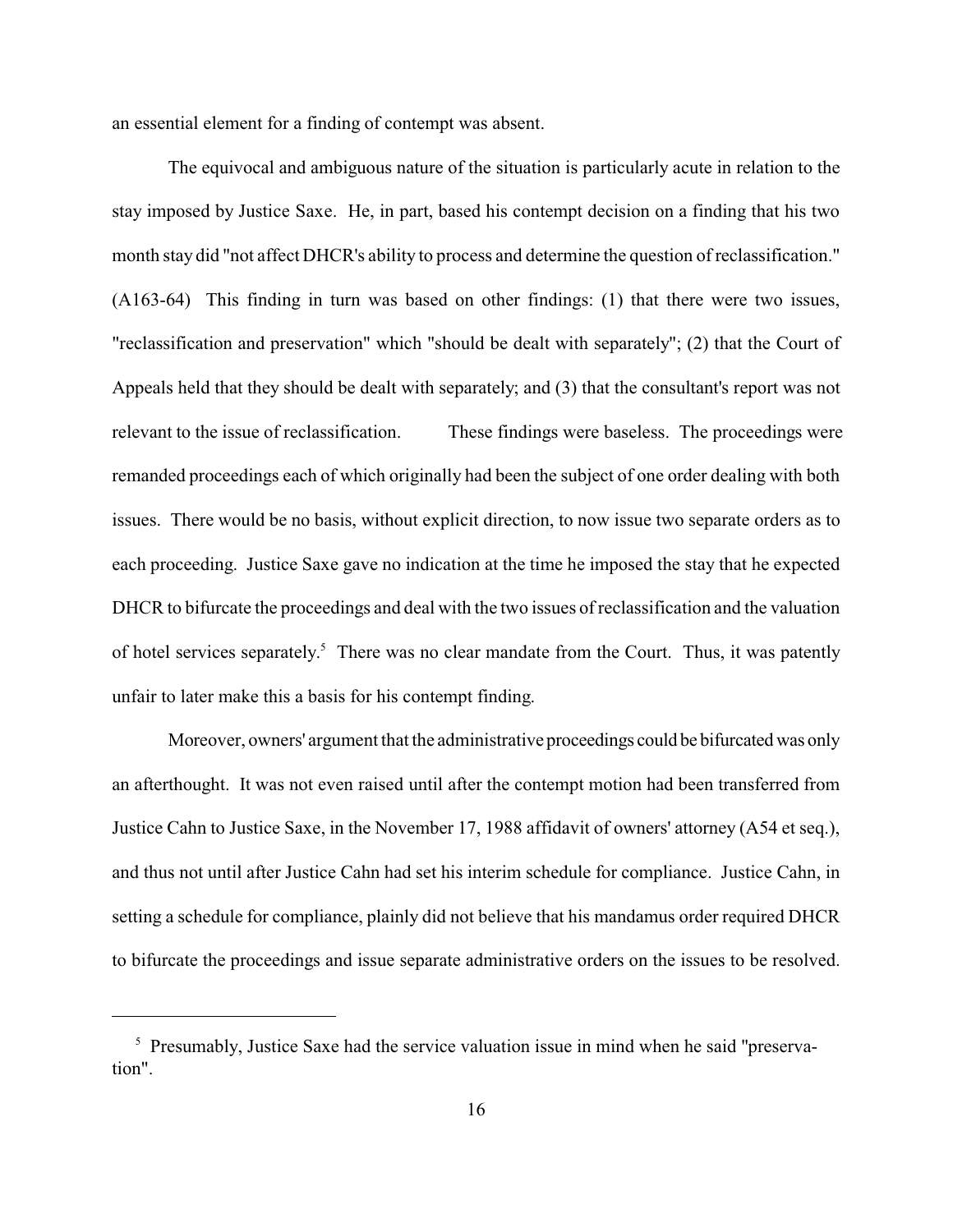His original order makes no reference to separate determinations; his October 12, 1988 directive makes no such reference; nor does the owners' initial papers in support of their contempt motion.

In addition, Justice Saxe was overreaching in concluding that the issues could be decided separately and that the Court of Appeals held that they should be so decided. It is not at all clear that the Court of Appeals in Berkley Kay wanted DHCR to issue separate orders with separate findings in a fashion contrary to the standard agency practice of issuing one final order in an administrative proceeding. Justice Saxe improperly based his contempt finding on his own idiosyncratic interpretation of the Berkley Kay decision.

In sum, Justice Saxe, when he assumed responsibility for ruling on the contempt motion, no longer had a clear and unequivocal court mandate before him. Despite this, and despite the fact that he further muddied the waters with his stay, he found DHCR guilty of contempt. His decision had no justification and should not be allowed to stand.

## b. The Respondents Failed to Show Prejudice.

Justice Saxe erred in reaching the unsubstantiated finding that "the rights of the petitioners [owners] are clearly impaired". In fact, the owners failed to prove any prejudice resulting from the delay in issuance of the administrative order.<sup>6</sup> Justice Saxe took no notice of the fact that the owners themselves, not only actively participated in the administrative steps as scheduled by Justice Cahn, but requested additional administrative hearings (see, A153-54) which, if they had been held, would have substantially added to the time to complete processing. Furthermore, after the submission of

<sup>&</sup>lt;sup>6</sup> The only allegations which respondents made as to injuries concerned the payment of rents by their tenants. But, the respondents also alleged that the amounts in question were held in escrow accounts, presumably interest bearing. With the money thus protected, there would be little or no actual injury.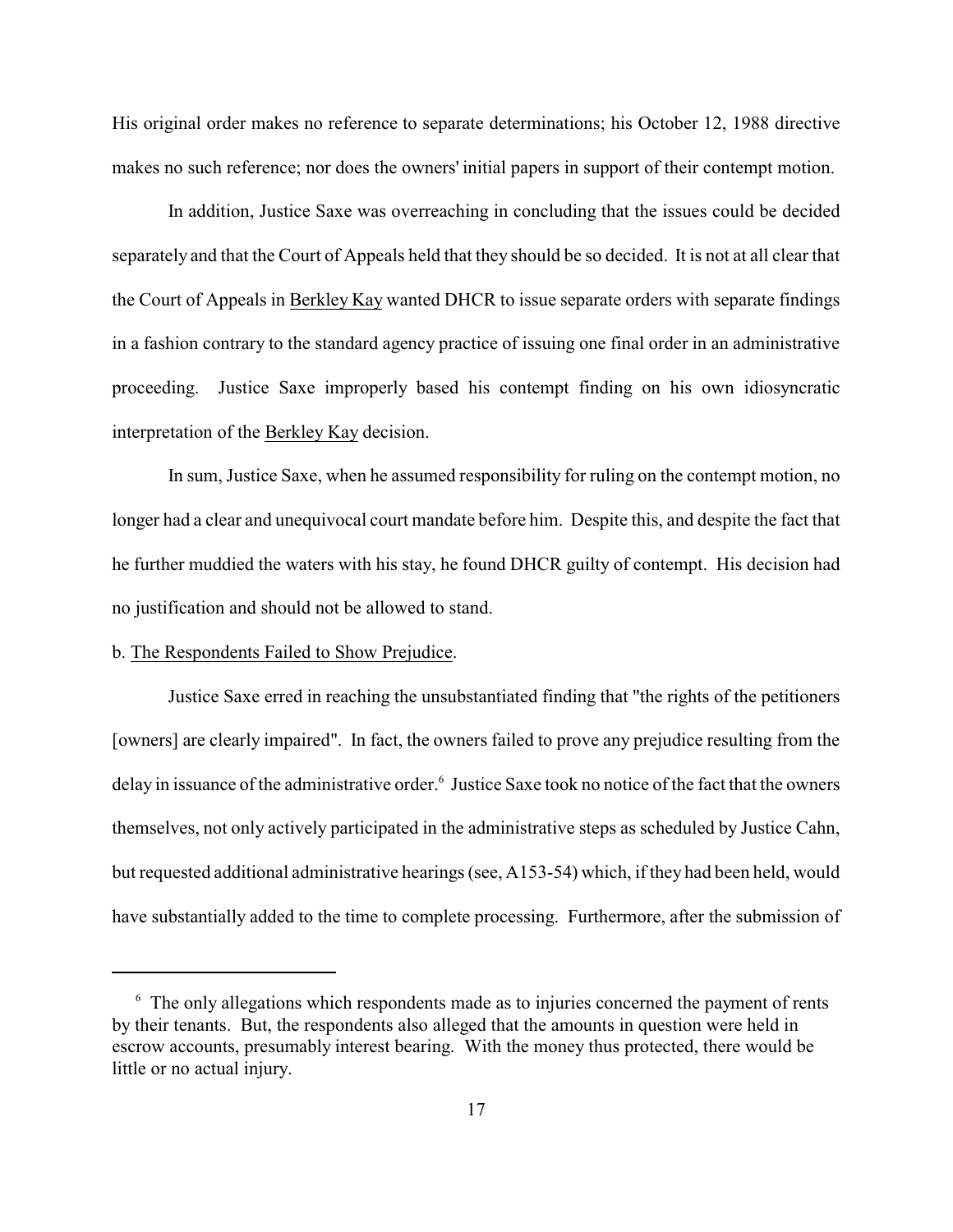their initial twenty-one pages of comments on the Ernst & Whinney report, a supplement was prepared to that report. The owners then continued to participate in the proceedings by submitting additional comments in response to the supplement. (A204-06) Clearly, the owners took the proceedings seriously, and DHCR took the owners' comments seriously. Justice Saxe arbitrarily ignored these facts in concluding, without explanation, that the owners' rights had been impaired.

What would have been absurd, in contrast to Justice Saxe's conclusions, and what would have compromised the owners' rights, was not the hiring of an outside consultant and the consequent additional processing time, but the arbitrary setting of values for hotel services within the twentynine day period set in the original mandamus order.

If anything, by virtue of the owners having asked for additional administrative hearings, which they well knew would prolong the administrative proceedings even further, the owners conceded that their rights would be better protected by additional processing. Indeed, in their substantive Article 78 challenge to the final orders issued byDHCR (N.Y. Co. Index No. 11654/89), the owners make numerous allegations which claim that additional steps in the processing should have undertaken by DHCR. They apparently want it both ways. In this contempt proceeding, the owners claim that DHCR impaired their rights because the orders were not issued within the 29 day period initially directed by Justice Cahn. However, in their substantive Article 78 challenge, they claim that they were denied due process rights because DHCR did not engage in procedures which would have taken far more than those 29 days to complete. Whatever may have been the motivation for the owners continued pursuit of their contempt motion, it appears from their actions that they were far more concerned about having their say in the administrative proceedings, or possibly in managing to have DHCR held in contempt for their own purposes, rather than in having the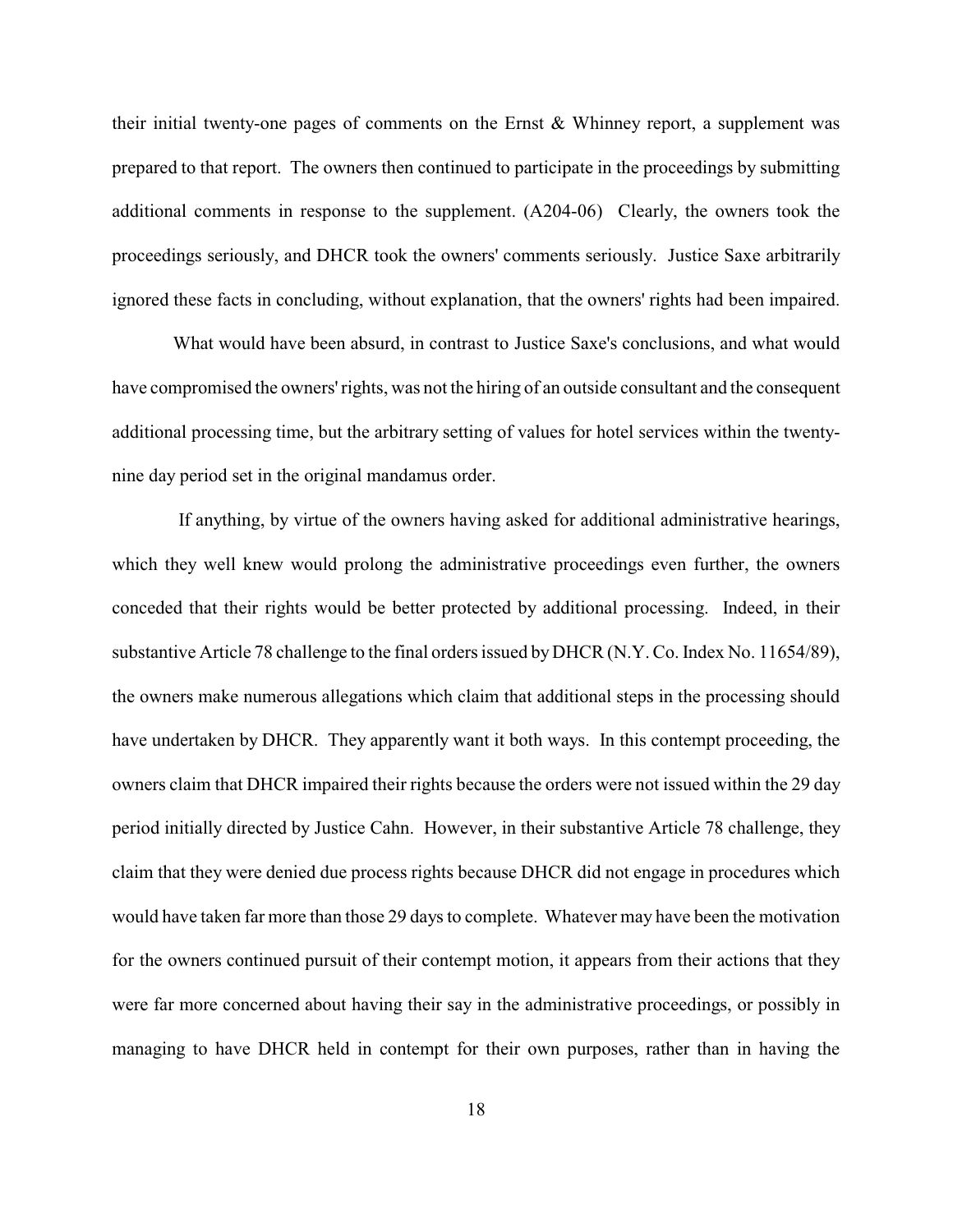administrative orders issued by June 14, 1988.

It should also be noted that the owners did not oppose the imposition of the stay by Justice Saxe, nor did they seek to have it lifted at any time prior to its automatic expiration two months after it went into effect. DHCR issued orders in about two and one half months (seventy-seven days) after the lifting of Justice Saxe's two month stay. Had that stay not been arbitrarily imposed, those orders would have been issued in a period of time barely longer than the period in which the stay remained in effect. The owners acquiesced in the further delay caused by the Court's stay, and thus negated any claim that the delay had an adverse effect on their rights.

The owners were not prejudiced by the additional time needed for administrative processing. Hence, DHCR was improperly found to be in contempt.

#### POINT II

## DHCR WAS ENTITLED TOAHEARING BEFORE THECOURTISSUEDANORDEROFCONTEMPT

Justice Saxe erred in finding DHCR in contempt. But, given that he was inclined to rule as he did, DHCR was first entitled to a hearing on disputed issues of fact. It is well settled that before an order for contempt may be issued, a hearing must be held where a factual dispute exists or where a party opposing a motion for contempt offers an excuse for non-compliance. In Quantum Heating Services v. Austern, 100 A.D. 2d 843, 474 N.Y.S 2d 81, 83 (2nd Dept. 1984), in which the party opposing a motion for contempt offered false and evasive responses, the Court concluded that a hearing was required. The court held as follows:

Nonetheless, the issue should not have been summarily determined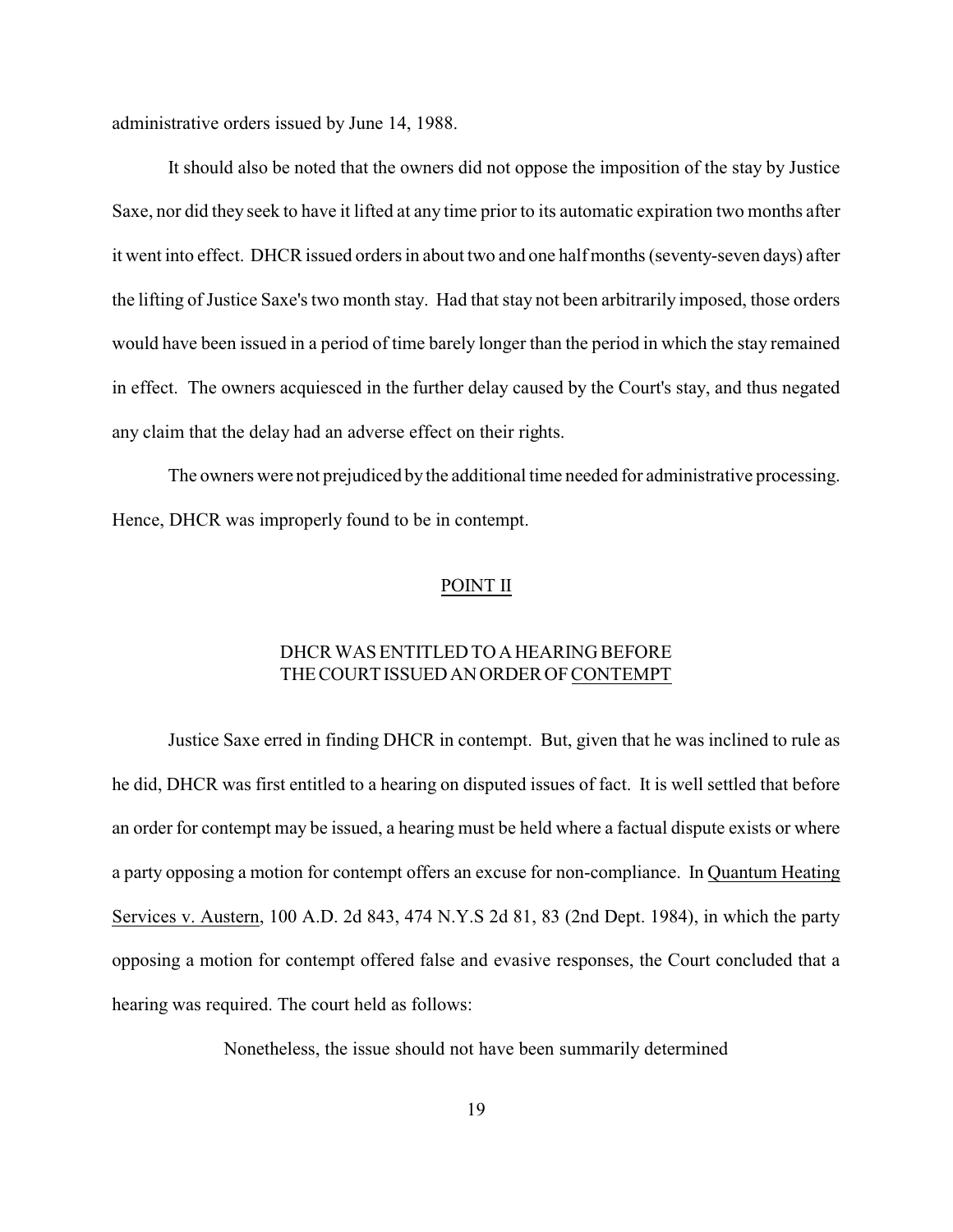as appellants have purported to offer an explanation for their evasion (citation omitted) and therefore, were entitled to a hearing (citation

omitted)

This Court, in Pinto v Pinto, 120 A.D. 2d 337, 501 N.Y.S. 2d 835 (1st Dept. 1986), said:

Contempt is a drastic remedy which should not be granted absent a clear right to the relief. When the papers on a motion for contempt raise any factual dispute not capable of resolution on the papers, a hearing must be held before a party can be adjudicated in contempt. (citation omitted)

See also: Kluge v Cooke, 112 A.D. 2d 230, 491 N.Y.S. 2d 446 (2nd Dept. 1985)

In the case at bar, Justice Saxe made findings concerning a number of disputed facts without

a hearing. He rejected DHCR's claim that it was acting in good faith, stating that:

With respect to the hiring of Ernst & Whinney, DHCR's claim that the hiring of Ernst & Whinney was an act done in good faith, I think frankly is an absurd claim. This was done two months after the deadline date that was set by Judge Cahn's order. And it's astonishing to me that as the agency that is said by statute to be experts in this field, that DHCR turns to someone outside the agency to arrive at a decision in a case such as this one.

Frankly, I think that DHCR has turned this case into something akin to an antitrust case, requesting and developing methodology, using a firm as prestigious and well known, and probably as expensive, presumably at taxpayer expense, as Ernst & Whinney.

(A162-63) Had DHCR been given the opportunity to present evidence at a hearing, it would have

shown that its turning to an outside consultant in these administrative proceedings for a generic

valuation of certain services was in conformity with prior rent agency practices.<sup>7</sup> Justice Saxe only

 $7$  The rent agency has used outside consultants in the following situations: (1) to determine the value of electrical services in order to create a formula for adjusting rents in electrical conversion proceedings; (2) to design the Maximum Base Rent program under the Rent Control Law; (3) to triennially determine citywide vacancy rates; and (4) annually by the Rent Guidelines Boards to establish guidelines for rent increases under rent stabilization.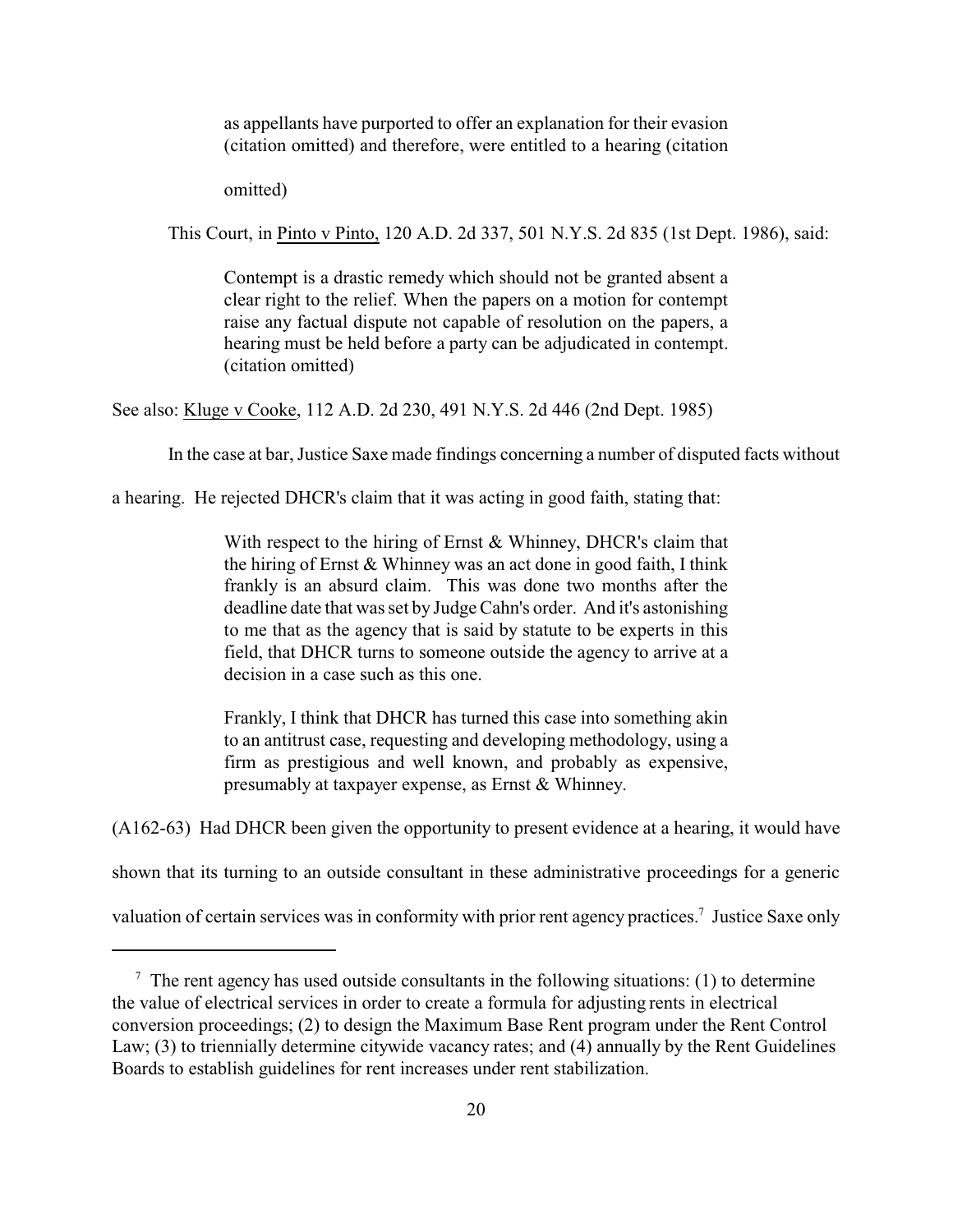demonstrated his lack of knowledge in finding that "it's astonishing" that DHCR turned to an outside consultant, and comparing DHCR's handling of the proceedings as being "something akin to an antitrust case". At a hearing DHCR would have had the opportunity to show why outside assistance was necessary to establish the generic value of the hotel services in question.

Justice Saxe also erroneously reached the following conclusion without a hearing: "DHCR's claim that the hiring of Ernst & Whinney was an act done in good faith, I think frankly is an absurd claim. This was done two months after the deadline date that was set by Judge Cahn's order." A hearing was specifically requested on this question so that DHCR could show the steps leading up to the formal hiring of Ernst & Whinney in August, 1988. As DHCR's counsel stated in oral argument:

> Secondly, your Honor, with regard to the date which we first contacted our consultant, when the discussions began with regard to a contract, discussions regarding the development and methodology, that is the kind of matter that would require a hearing to get the full record, the full information before the Court, so you can make a determination as to whether or not we were ignoring the Court's order, as counsel would have it, or if in fact, we were making an effort to proceed and reach our determination on this matter.

### (A158-59)

In addition, the disputed question as to whether DHCR could or should bifurcate the proceedings should have been the subject of a hearing.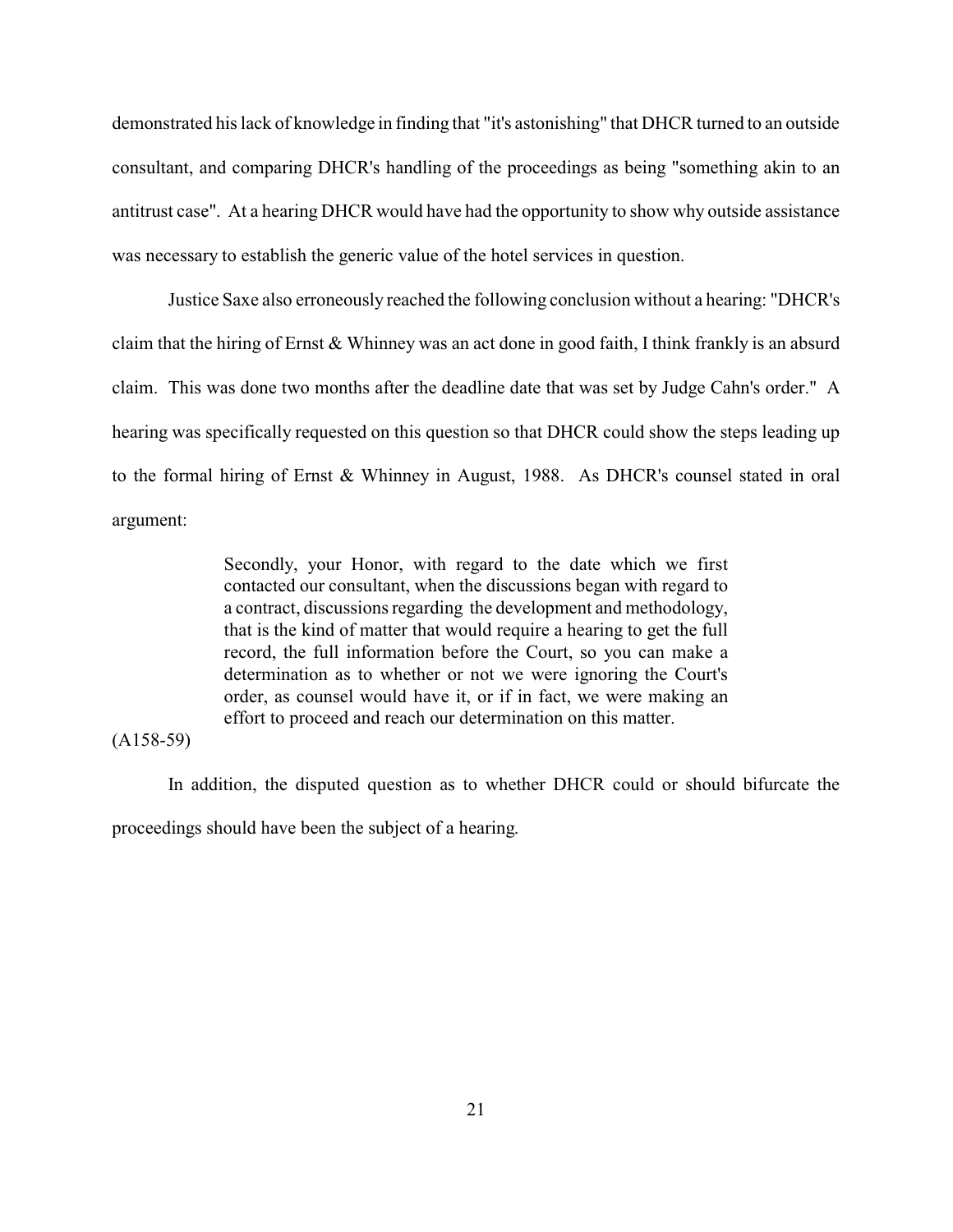#### POINT III

## THE COURT BELOW ABUSED IT DISCRETION BY INCREASING THE PENALTY AGAINST DHCR AFTER ADMINISTRATIVE ORDERS WERE ISSUED RATHER THAN PURGING THE CONTEMPT

Justice Saxe erred in modifying his initial decision so as to increase the penalty against DHCR after it had complied with Justice Cahn's order, rather than in purging the contempt. To the extent that it could be argued that the Division was in contempt of court as a result of its delay in processing the application in question, any such alleged contempt was purged by the Division's issuance of orders on April 3 and 5, 1989.

This Court, in the case of In re Hildreth, 28 A.D.2d 290, 284 N.Y.S.2d 755 (1st Dept. 1967), in noting that court's have a large degree of discretion as to conditions on which contempt may be purged, stated that:

> Generally, however, upon an application for a contempt adjudication, the court should exercise its judicial discretion broadly to accomplish justice on the basis of all facts and circumstances bearing upon the nature and willfulness of the respondent's conduct.

Clearly upon consideration of all the facts and circumstances of this case, after DHCR rendered determinations, the Court below should have exercised its discretion to purge the contempt finding. DHCR immediately notified Justice Saxe of the issuance of the decisions and informed him that, under the terms of his decision, the imposition of a fine would be moot. (A201) This was so because the imposition of a \$250.00 per day fine was not to begin until a signed order had been served upon DHCR. (A164) No damages or award of costs and expenses was imposed.

However, rather than purging the contempt as DHCR had in effect requested, Justice Saxe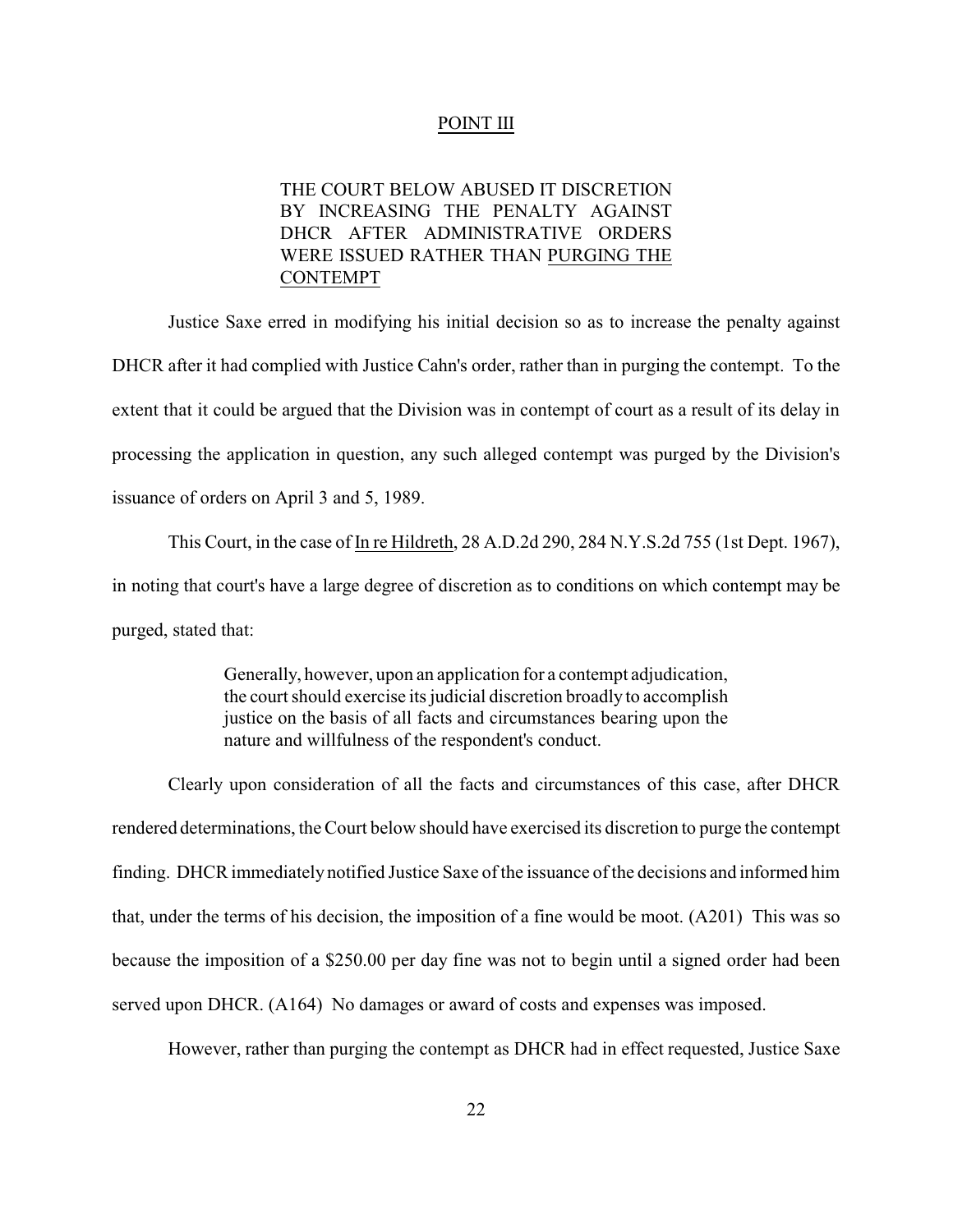modified his decision to impose a flat \$250.00 fine and assess costs and expenses. DHCR would have had no fine or costs to pay under Justice Saxe's initial decision. But his modified decision, rendered after DHCR issued the administrative orders, if not reversed, will likely require DHCR to pay many thousands of dollars to the owners.<sup>8</sup> The modification by Justice Saxe is wholly without reason. The purpose of civil contempt is to obtain compliance, not punishment. See, Dept. of Environmental Protection v. Dept. of Envir. Conservation. Justice Saxe's modification can only be seen as an arbitrary attempt to punish DHCR after it had complied with Justice Cahn's order.

Furthermore, the owners, in both their motion for contempt and their April 12, 1989 letter to Justice Saxe, asked for damages as well as costs and expenses. It is well settled that where actual damages have been shown, the party seeking contempt is not entitled to costs and expenses. State of New York v. Unique Ideas, 44 N.Y.2d 345, 405 N.Y.S.2d 656, 376 N.E.2d 1301 (1978). Since the owners requested damages for alleged injuries, Justice Saxe, even if his modification were otherwise legitimate, erred in directing a hearing to prove costs and expenses rather than actual damages. Only had the owners not been able to establish actual damages, would they then be entitled to costs and expenses.

## **CONCLUSION**

The contempt order of the Court below should be reversed and the respondents' contempt application dismissed in toto, or, in the alternative, the order should be vacated and the proceeding remanded for a hearing on disputed facts, and, if the Court below should find DHCR in contempt

 $8\,$  The fact that the \$250.00 per day fine imposed initially by Justice Saxe is contrary to law, does not negate the fact that his modified decision increased the penalty against DHCR.